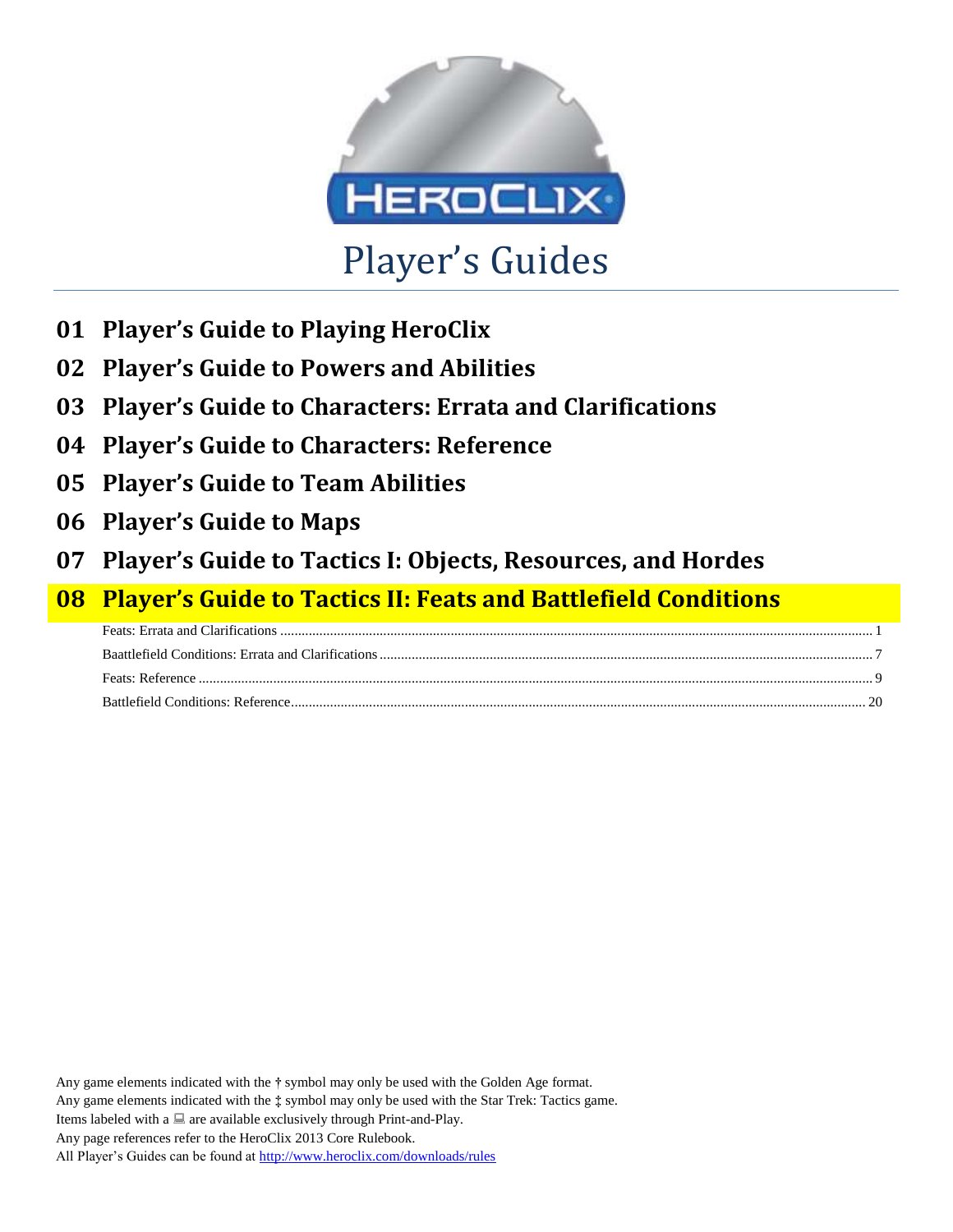# <span id="page-1-0"></span>**Feats: Errata and Clarifications**

# **General Clarifications**

Print and Play: For WizKids events, players can print any legitimate copy of a cardboard element from HeroClix. The printed version must not be functionally different from a legal WizKids-released version of the element.

While the points for feats add to the overall force build total, they do not add to a character's point value.

A copy of each feat card that requires you to choose a character must be included on your force.

Any Feat cards that are published with the same name as a previous one override all of the text on the previously published card.

The following feat cards are banned as they have been replaced by an Additional Team Ability card: Alpha Flight, Amazon, Checkmate, Fantastic Four, Green Lantern Corps, Guardians of the Galaxy, Justice League International, League of Assassins, Legionnaires, Monster Society of Evil, Runaways, The Society, Squadron Supreme, and Thunderbolts

## **ALIAS**

The feat is considered "used" as soon as the character has rolled for Shape Change. If a player opts to use the feat, but other game effects occur such that the character is not targeted prior to rolling for Alias (e.g., the Skrulls team ability) then the feat is not considered used and is not discarded.

# **AMBIDEXTROUS**

The cost of this feat reads "Cost: Twice the assigned character's printed range value. (Minimum cost 12)"

# **AND STAY DOWN**

The feat reads: "When the character makes a close combat attack without using an object, an attack roll result of 11 or 12 is a critical hit."

## **AUTOMATIC REGENERATION**

Replace the text on the card with: "Once, at the beginning of your turn, this character uses Regeneration as a free action."

# **BRILLIANT TACTICIAN**

When affecting friendly characters with Brilliant Tactician, different combat values may be modified per each character affected.

Wild card characters can't use the Brilliant Tactician's team ability in order to qualify for the extra perplexing. They must share either the team symbol or a keyword.

Any character that the Brilliant Tactician can draw a line of fire to can be the initial target of Perplex. The team symbol/keyword requirement is only for characters perplexed after that.

Perplex can only be used once on each character by the Brilliant Tactician. A target can't be chosen for the initial perplex as well as the follow up perplex (if the team symbol or keyword was shared)

## **CAMOUFLAGE**

A character against the edge of elevated terrain (a building) does not gain the benefits from Camouflage, as elevated terrain is not blocking terrain or a wall. In order for Camouflage to work, the character would also need to be adjacent to blocking terrain or a wall.

A character using this feat would still have lines of fire to it blocked when targeted by a character that is ignoring terrain or other characters for line of fire purposes.

## **CANNONBALL**

The first sentence reads: "When the character is on elevated terrain, it can move to the next lowest elevation without using a ladder or stairs."

## **COMPEL**

The figure that is the target of the mind control must have taken a non-free action this turn in order for it to be a target. Free actions would not qualify.

A character with multiple targets can't target any opposing figures when attempting to Compel a friendly figure. It may only target a single friendly character.

# **CONSTRUCT**

Any opposing character adjacent to the Barrier needs to roll a break away if it is moving or being moved away from the Barrier.

Only characters that are being given an action that involves movement are given action tokens. Characters that are adjacent to the Barrier and are being moved without being given an action are not given an action token for making the break away roll.

## **CONTINGENCY PLAN**

When tokens are removed from this feat, only one combat value can be modified for the tokens removed.

Contingency Tokens are only removed from the card when they are used.

# **DAMAGE SHIELD**

Damage from Damage Shield is not an attack, and therefore will not trigger the effects of attacks such as the Mystics team ability or the Super Senses power.

The prerequisite ability must be something the character can use at the time of the attack in order to use Damage Shield.

Damage dealt from Damage Shield is normal damage, so damage reducing powers would reduce this damage accordingly.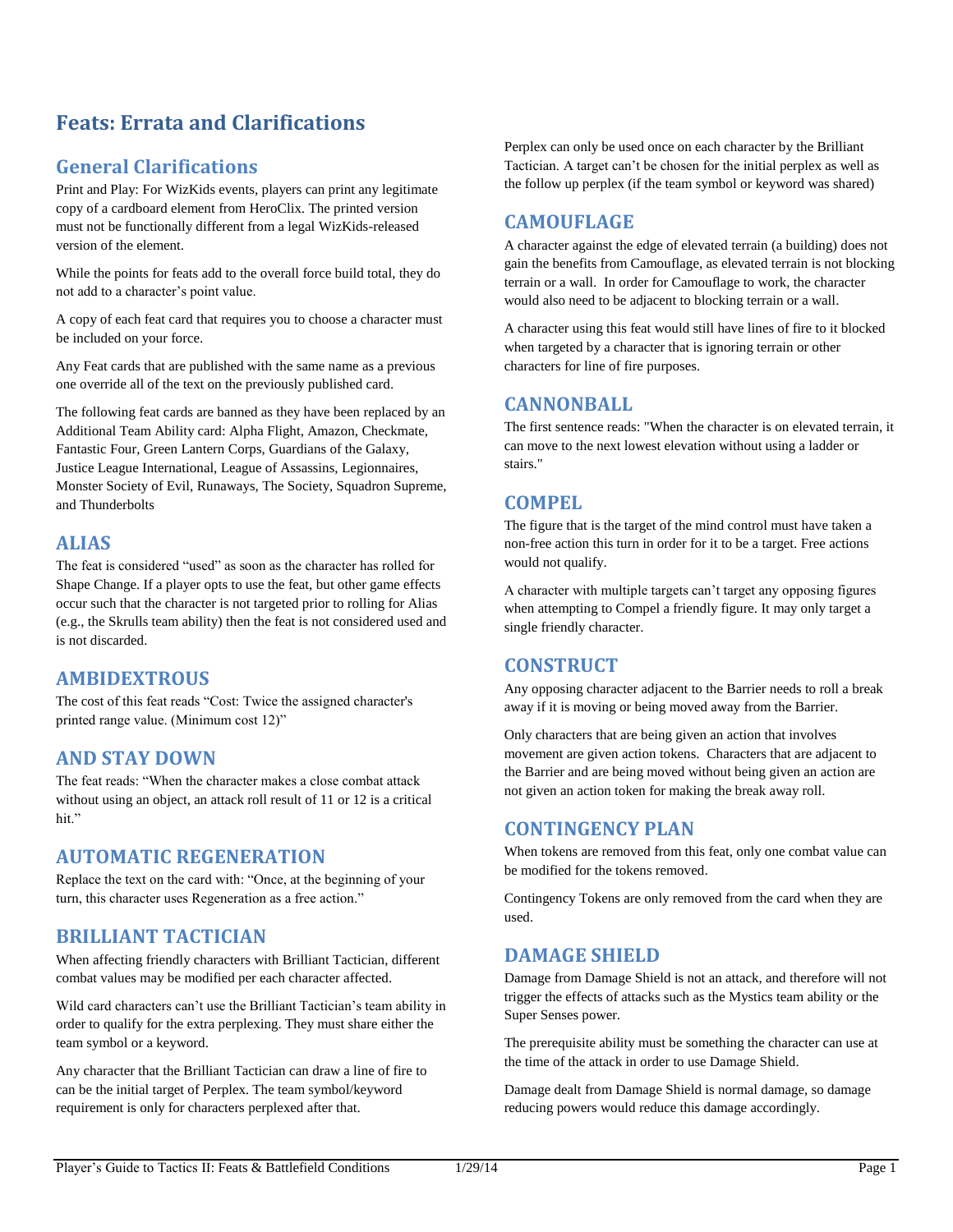## **DARKNESS WITHIN**

Replace the first line of the card with: "(Optional) Once per turn immediately before this character makes an attack, deal 1 pushing damage that ignores Willpower and team abilities to a single target friendly character adjacent to the character; this is not an attack:"

The pushing damage is dealt to the adjacent friendly character after the action is declared but before the attack is made. The characters must be adjacent at the time of the attack.

## **DISASSEMBLE**

The last sentence reads: "…you may remove one of the target objects from the game after the action is resolved and replace it…".

## **DISINTEGRATE**

The text reads: "Choose a character. When the character is given a close combat action, before making the close combat attack, remove from the game an object adjacent to the character or an object held by a character adjacent to the character."

## **DISSENT**

If a team ability is outwitted, any wild cards that were using the team ability from the affected character may no longer use copied team ability (unless there is another friendly character from whom they can be using that team ability).

This card does not include the phrase "as if that team ability were a power, instead of countering a power."

## **DIVEBOMB**

This feat is based around the Soaring rules, which have been removed from supported HeroClix play.

Divebomb is specific that it can only target grounded characters. Elevated characters can't be targeted with this feat.

## **DRAG**

The last sentence reads: "If the target is not a flying character and occupied a square of elevated terrain, and then was placed in a square on a lower elevation, deal it 2 damage after being placed."

## **ELITE SNIPER**

This feat includes the line: "The character can use the Sharpshooter ability."

## **ENDURANCE**

Modify the second sentence in the main paragraph to say "If there are endurance tokens on this card when the character is given a non-free action, after the action resolves, roll a d6."

One endurance token is placed on the card for each pushing damage dealt to the character.

There are many feats that deal pushing damage as a cost for using it – Endurance can be used to prevent that damage as well – one token is placed on the card for each pushing damage dealt.

If the character loses the prerequisites for this card while tokens are on the card, the character no longer needs to roll for potential damage, though the tokens are not removed.

## **ENTANGLE**

If a character with Charge rolls a 1 or 2 when targeting someone with this feat, the character would have moved and would remain where it is.

If a character with Hypersonic Speed or the Move-and-Attack ability rolls a 1 or 2 when targeting someone with this feat, they would be able to complete their movement and would still not receive a token, however they would not be able to perform any other action this turn.

If a character with Flurry rolls a 1 or 2 when targeting someone with this ability on the first attack, they would end their action with no token. They would need to roll again for the second attack (assuming they were not prevented on the first one).

If the Entangle character also has a power or ability (Shape Change, Skrull, etc.) that can prevent the attack, Entangle goes after those powers. Shape Change, Skrulls, Danger Girl, etc all function when the character is chosen as a target. Entangle occurs before the attack.

If a character already has a token and pushes to attack an Entangle character and rolls a 1 or 2, they would be cleared at the end of the turn (as they received no tokens this turn).

When a character rolls a 1 or 2 against an Entangle character, although they do not get an action token, the action still counts as one assigned from the player's action pool for the turn.

## **ENTRENCH**

A character ignoring a critical hit would not automatically succeed with the attack, would not add 1 to the damage dealt and, if the Critical Strike BFC was in play, would not have the option of using the tokens on the card.

## **EXTENDED RANGE**

Replace the text on the card with: "Before making a ranged combat attack, the character's range may be increased for the duration of the attack by a number of squares up to its unmodified damage value. For each square the range of an attack is increased, decrease the damage value by 1 (after all other modifiers and replacements) when resolving the attack. An attack using Incapacitate does not place any action tokens on the target."

When this feat is used with Pulse Wave (and multiple targets) first, halve the character's range (as per the power). Next, increase range based on the unmodified damage value (as per the feat). The damage value is then replaced to 1 (as per the power). Finally, the damage value is then decreased by 1 (as per the feat), but the locking of the damage value (as per the power) ignores this modifier making the normal damage dealt 1. Other factors can come into play (e.g., critical hits) to increase this.

## **FASTBALL SPECIAL**

Replace the second line with: "Give both characters a power action when they are adjacent: The first character must have Super Strength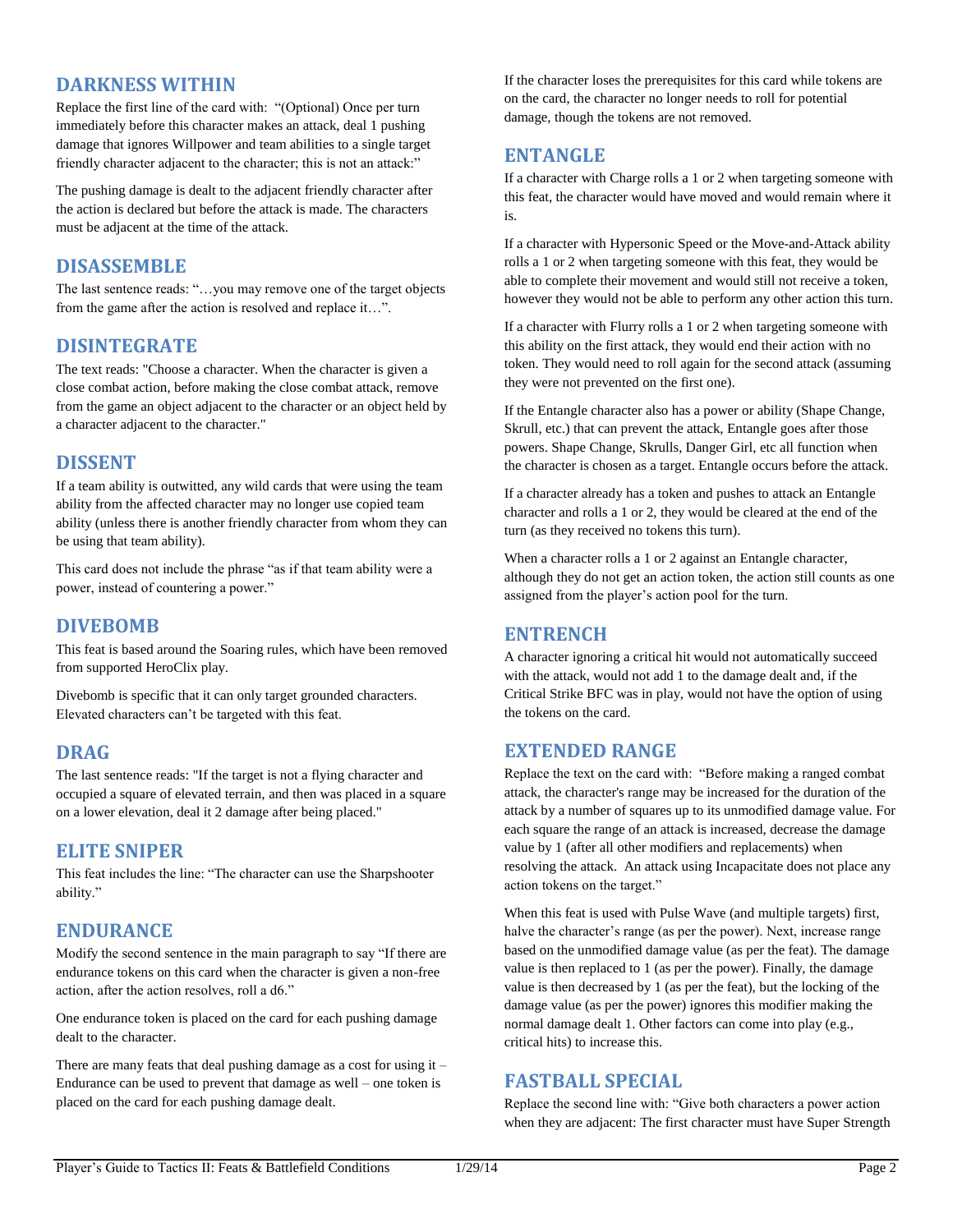and the second character must be a character without Flight, have Toughness and may not have a damage value higher than 3."

A figure that is holding an object can't be "thrown" as part of the Fastball Special.

## **FORCE FIELD**

This feat reads: "When this character can't use a power or ability that reduces damage, this character may use Toughness."

The character that meets the prerequisites and is assigned the feat is the one that can use Toughness.

## **HEIGHTENED REFLEXES**

Replace the phrase "transporter move and attack ability" with "Move and Attack ability" in the first sentence.

## **HOMING DEVICE**

When assigned to a non-standard character, the character can use this feat and would not suffer the modifier penalty (as they do not have that icon on their base).

## **IMPROVISE**

A roll of double ones would no longer be considered a critical miss. It would automatically hit the target and the attacking character would not take one damage.

# **IN CONTACT WITH ORACLE**

The second effect of In Contact with Oracle reads: "If  $\blacktriangleright$ #085 Oracle is on your force, you may remove her from the battlefield at the beginning of the game and place her on this card. If Oracle is on the card, at the beginning of any of your turns, you may assign a power action to any Agent with zero or one action token and turn Oracle's dial to any click. The Agent given the action may use any power showing on Oracle's dial until any Agent with zero or one action token is given a power action to turn Oracle's dial. If your last Agent is KOd while Oracle is on this card, Oracle is also KOd."

Free actions may not be used to give an Agent the +1 to its combat values.

When an Agent already has a power showing on its dial that Oracle has, it may not be granted that same power from Oracle.

Oracle causes the Agent to possess the power that is showing on her dial. If the Agent is KOd, the effects of the power are lost.

# **INFILTRATE**

Characters using this feat would not need to roll break away because they begin to move while adjacent to an opposing character.

## **INSPIRING COMMAND**

Inspiring Command may only be used to prevent the push damage that occurs from placing a second token on a character. It may not be used to prevent the push damage that is given as a result of using powers, abilities, or feats.

## **INVIGORATE**

The last sentence reads "Characters that have action tokens removed from them can't be given power actions the same turn this feat is used." This means that a character given a power action already can't have its token removed. It also means that a character with a token removed can't then be given a power action.

## **LAZARUS PIT**

Until the character that has Lazarus Pit assigned to it is returned to the battlefield, no other character may be placed in the square with the Special marker.

Lazarus Pit may not be assigned to colossal characters.

When a multi-based character assigned the Lazarus Pit Feat Card is KOd, place a Special marker in each of the squares that the character occupied when it was KOd.

## **LIFE MODEL DECOY**

The last sentence says "Damage dealt to this character is reduced by 1 if it is not reduced or ignored by any other effect."

## **LOOK! UP IN THE SKY**

The part of this feat referring to soaring refers to an obsolete mechanic and has no current effect.

## **LUCKY BREAK**

If Lucky Break is used, the player using it can't use Probability Control on the re-rolled die roll that resulted from Lucky Break. An opposing player may use Probability Control on that re-rolled die roll. Only that single re-rolled die would be re-rolled again with Probability Control.

## **LUNGE**

To use this feat: (1) Announce the action the character will take, even if it is not a legal action from its current position, as long as it can include a close combat attack for step 3. (2) Move the character from its current square to another square up to 2 squares away. (3) Perform the close combat attack.

The word "immediately" appears before the phrase "before it makes a close combat attack".

The 2 squares of movement is a limitation, not a requirement or an ability to move more than what the character might normally be able to move.

## **MANEUVER**

This feat begins "When the character makes a close combat attack against a single target opposing character."

The prerequisites for this feat indicate that the assigned character must at some point on their dial have either the boot speed symbol, the power Combat Reflexes, or the power Close Combat Expert. Any one of the 3 would suffice.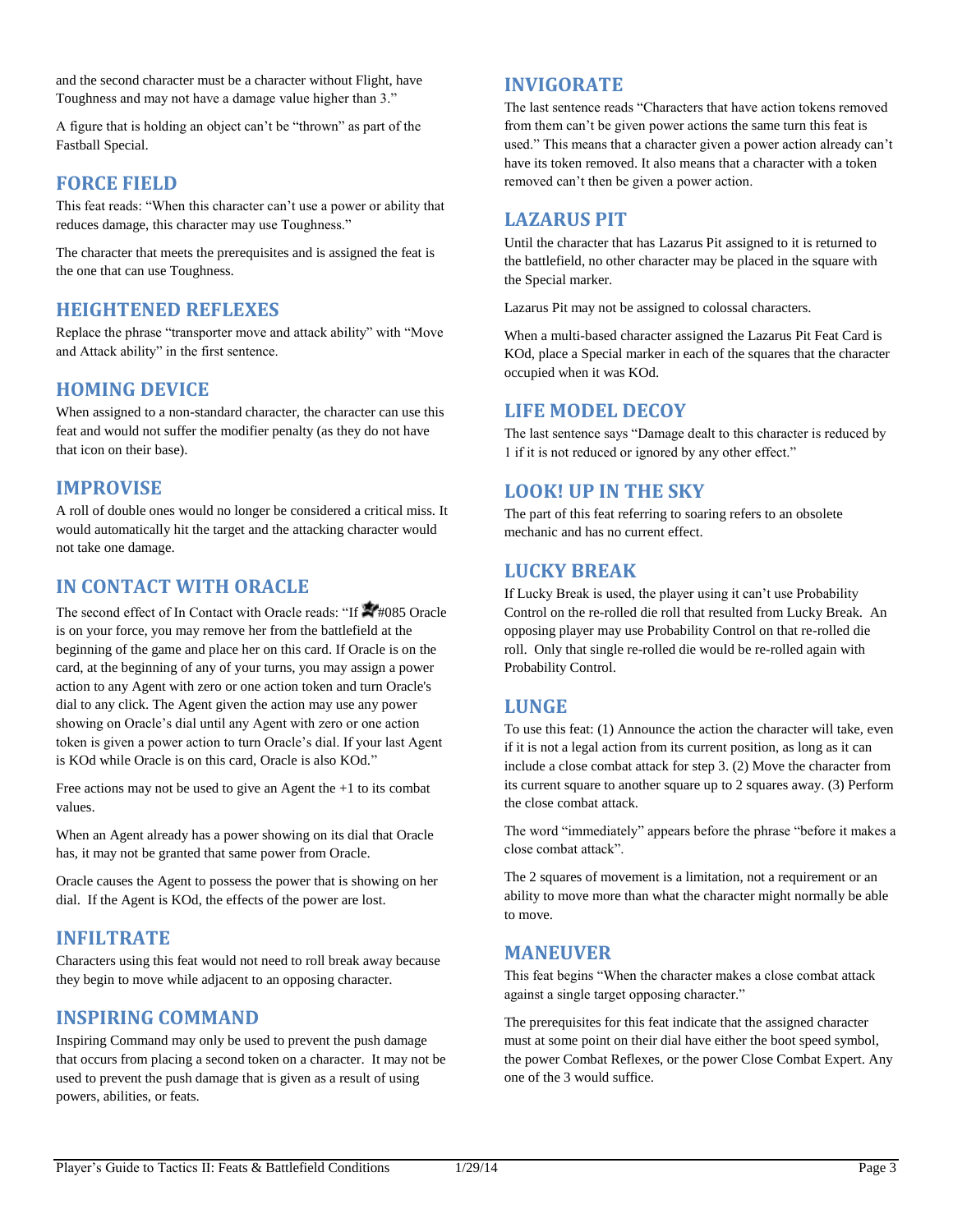Knock back takes place during the attack. Therefore, a character knocked back by this attack would be knocked back first, possibly dealt damage from knock back, and then repositioned via Maneuver.

# **MENTAL SHIELDS**

If a character with this feat can target multiple characters, they can choose to not use the feat and try to Mind Control the multiple characters. When this is done, all effects of the feat – including the prevention of feedback damage – are not being used.

## **MERCENARY**

Ignore the last (repeated) sentence on the card.

The last two sentences of this feat reads: "The team ability can't be a wild card, must be usable by wild cards and can't be an Additional Team Ability. The character is a wild card that can only use the chosen team ability when adjacent to a friendly character possessing that team ability and a higher point value."

The Mercenary must be adjacent to a character that possesses the team ability – it is not enough for the Mercenary to be adjacent to a character using the team ability, like a Wildcard.

In order to use the team ability, the Mercenary must begin its action adjacent to the higher point character.

If a character has a special power that allows them to possess a team ability, they can count toward the number of characters on the team when determining the cost of Mercenary.

The cost of the card must be selected as a part of building your force. Once a cost has been selected, you must choose a team that meets that point value – you can't choose a team that is over or under the point value. If a player wants complete flexibility to choose any team ability on their team, they can choose to pay the full 25 points for the card. For example, a team with a non-TA character, one Batman Ally, one Superman Ally, and 2 Mystics, you can choose to put Mercenary on the non-TA character as

A 15 point cost – this would require that when you declared the Mercenary's team ability at the start of the game, you would have to select Mystics as that is the only team available for that cost.

A 20 point cost – this would require that when you declared the Mercenary's team ability at the start of the game, you could select either Batman Ally or Superman Ally – you would not be able to select Mystics

A 25 point cost – this would allow you to choose any of the three team abilities at the start of the game, but you would not get any point bonus for having members of the team on your force.

# **MONSTER HUNTER**

See Section 1, Modifiers

# **NANOARMOR**

The damage dealt to a character when an object "explodes" from Proximity Mines is not from an object and can't be ignored by NanoArmor.

The damage dealt from Laser Turret or Broken Drone is considered from an object and would be ignored.

If hit with the Light Post, although the character would ignore the damage dealt, it would still be subject to the Incapacitate effect.

If hit with a Meteorite, this character would ignore the increase to the damage value that the object supplied, however the remaining damage dealt would still become damage taken without further modification.

## **NANOBOTS**

Nanobots requires you give the character a free action, therefore it can't be given in the middle of another action.

Nanobots can be used even if the assigned character is on their starting click.

Adjacency to an object is different from occupying the same square as an object. If a character occupies the same square as an object, they can't use Nanobots to remove it nor would they prevent another character from using Nanobots to remove the object.

The text reads: "Choose a character. When this character is the only character adjacent to an object not being held by a character, give the character a free action and remove the object from the game. Heal the character of 2 damage."

# **OPPORTUNIST**

Using tokens from this card does not change the nature of the roll. Double ones is still a critical miss. You need to roll double sixes in order to get a critical hit (making the roll 12 does not make it so). Knock back occurs if the roll is doubles, even if you need to use Opportunist tokens to make the attack hit.

# **OUTSMART**

If multiple characters are targeted in a single occurrence of countering, 2d6 would be rolled by each player for each character that is affected.

# **PASSENGER**

The second sentence reads "When this character uses Leap/Climb or Phasing/Teleport, it may use the Carry ability."

# **POUNCE**

If a character is adjacent to an opposing character, it must roll break away in order to Pounce.

Objects do not alter a character's damage value until it is used in a successful attack. Therefore, objects – held or picked up during the action that includes the attack – would not violate the prerequisite of this feat.

Pounce requires you give the character a power action to make a close combat attack. You may therefore not use Leap/Climb during this action (which has one effect that is relevant for move actions and another effect that is relevant for close combat actions).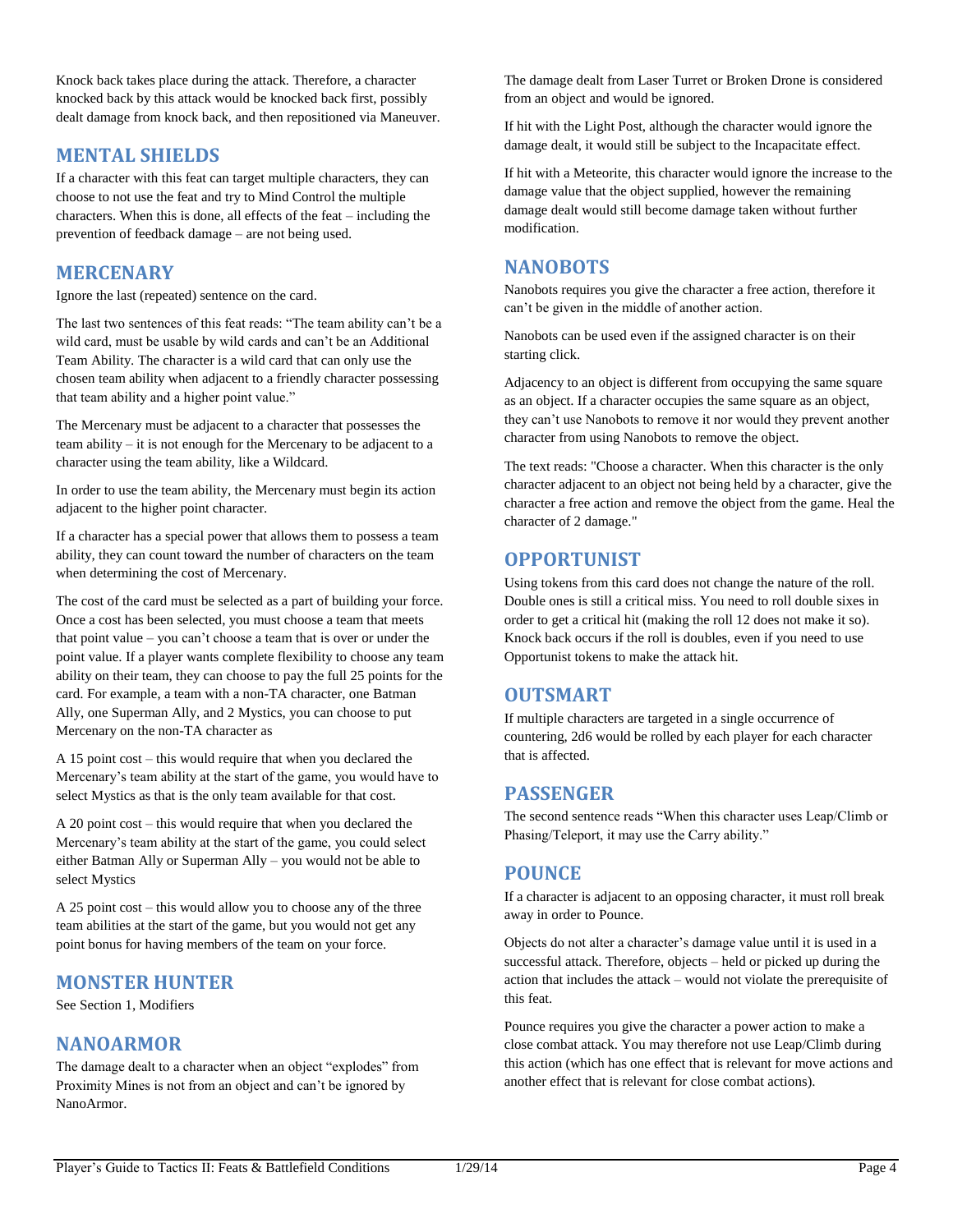Powers that require close combat actions – like Blades/Claws/Fangs – can't be used with Pounce (which only grants a close combat attack)

If the action has been given, the unavoidable damage will be given to the figure even if the action ends without an attack taking place.

## **POWER BARRAGE**

The second sentence of this feat reads: "This character may make a close or ranged combat attack as a free action with its arrack and damage values modified by -1 for the attack if it deals damage to an opposing character using any of the following powers: Blades/Claws/Fangs, Energy Explosion, Pulse Wave, Quake, Incapacitate, Penetrating/Psychic Blast or Telekinesis."

## **PROTECTED**

Protected can be used to prevent the damage of a single action which results in an attack. It can be used against a successful hit from Flurry or Multiattack, but would then not be able to be used against the follow up attack (assuming that attack was successful as well).

Protected and Impervious both function against damage dealt. They can be used in either order.

If the damage dealt to the Protected character comes via Mastermind, Protected can't be used to ignore the damage as it is not the result of an action.

The first two sentences of the effect reads "If the character does not already have two action tokens on it, you may choose to ignore damage dealt to the character as a result of a single attack. If you do, after that action is resolved, give the character an action token and remove this feat from the game."

## **REPULSOR**

This feat does not have any effect on characters immune from knock back.

## **RIP IT UP**

Special Object tokens and 3D objects can't be given to a character when using Rip It Up.

## **SABOTEUR**

Saboteur may be assigned to characters that have a team ability that normally can't be copied. Opposing wild cards would then be able to use that team ability.

When a character with an ATA is assigned this feat, only the team ability granted by the character's team symbol can be copied by the opposing wild cards.

An ATA does not meet the prerequisite for this feat card.

## **SHAKE OFF**

A character that automatically breaks away deals no damage with the Shake Off feat (this includes when using Phasing/Teleport). A break away roll is required to use Shake Off.

A character that automatically breaks away but has to roll for break away due to some other condition (like Construct) can deal damage with Shake Off.

## **SHELLHEAD**

Shellhead can't be used by characters with the  $\Box$  damage symbol.

## **SIDEKICK**

Replace the last line of the card with: "(Optional) The second character uses the first character's unmodified defense value instead of its own when it is attacked by an opposing character." (the carrying restriction of the card is not optional)

The two characters assigned Sidekick may never carry one another.

A character can only be assigned each feat once, so you can't "chain" defense values by giving the first sidekick a sidekick of its own.

## **SIDESTEP**

The 4 squares of movement is a limitation, not a requirement or an ability to move more than what the character might normally be able to move.

## **SIPHON POWER**

A character with Siphon Power can't use team abilities that wild cards can't normally copy.

If an opposing character is using the Saboteur feat card, the character with Siphon Power may only choose the team ability of the character with Saboteur. If the opposing character with Saboteur had a team ability that wild cards can't normally copy, the character with Siphon Power will be able to use that team ability.

A character with Siphon Power may not have the team ability it is using copied by wild card characters.

Wild cards may not copy the rewritten team ability that Siphon Power grants.

## **SKULLDUGGERY**

In order for a roll to be made for a possible token, there must be a target opposing character being dealt damage. If the damage is dealt from an untargeted attack (Poison, etc.) then the roll would not take place.

The damage dealt to the target opposing character is the final damage dealt after all modifiers have been considered, including critical hits and damage reducing powers.

## **STARSTRUCK ADMIRER**

This feat includes the line: "After this feat is used, remove it from the game."

## **SUBMERGED**

Water terrain is only hindering terrain for movement purposes. A character ignoring hindering terrain for Line of Fire purposes would not ignore Submerged.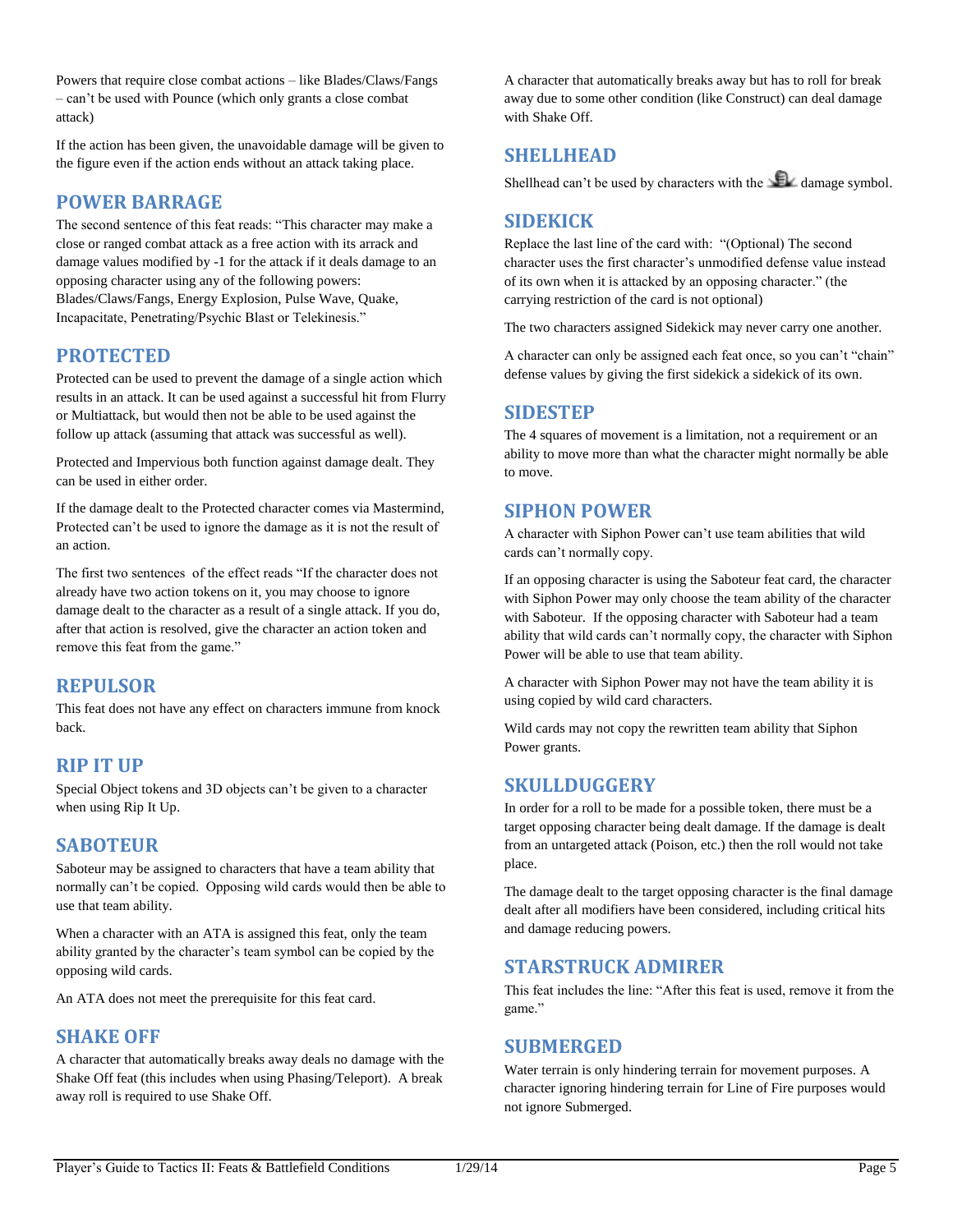This feat reads: "Choose a character. When it is not your turn, if the character occupies water terrain, lines of fire drawn to it are blocked."

# **TACTICS**

A roll of 3-4 would grant one action that must be used by a character with the same team symbol.

A roll of 5-6 will grant two actions, one provided by Leadership and one provided by Tactics that can only be used by a friendly character that shares the same team symbol as the character with Tactics.

If a force contains multiple characters with Leadership assigned multiple Tactics feat cards, the force may gain the extra action for the team ability provided by the feat for each copy of the feat in play.

## **TAUNT**

The player that controls the character affected by Taunt chooses the character's action and when that action is given during his turn.

If the controlling player decides to move the character affected by Taunt, the character must use as much of its full movement as possible in an attempt to reach the figure that performed the Taunt action. Any additional movement may be used (such as with HSS or the transporter move & attack ability) by the character affected by Taunt after it has become adjacent to the character with Taunt.

Any movement made must be towards the figure that performed the Taunt action, following the shortest possible path.

If the figure that performed the Taunt action is KO'd before the character affected by Taunt can perform its action, the Taunt is ignored (as there is no valid target for the Taunted fig to move towards or attack).

If the character affected by Taunt is given an action, it must be one that satisfies the conditions of Taunt (either moving towards or attacking the character with Taunt).

If the character affected by Taunt can legally be given an action that satisfies the conditions of the Feat, it must be given that action, even if that action would only result in a movement of 0.

Colossal figures can be affected by Taunt.

## **TELEKINETIC REACH**

The body of this feat reads: "When using Telekinesis, if A is within 6 squares and is an object, B may be up to 10 squares from A. All other rules for Telekinesis apply normally."

## **THWART**

A card is considered "assigned" if the character is (a) the character chosen for the "choose a character" feats or (b) it meets the prerequisites of a feat that is not "choose a character"

When a power action is given to remove a thwart token, the feat will only return after the power action has completed.

Once a feat has a Thwart token, the only way to remove that token is to (a) give a qualifying character a power action to remove it or (b) use Thwart against the character who caused the Thwart token to be

placed (placing a Thwart token on their Thwart card). If the original Thwarter is KO'd or loses the prerequisites for this feat, then the Thwart token(s) remain on the target cards.

A player can choose to Thwart their own feats.

If a feat with a Thwart token has tokens on it from its normal affect, like with Endurance, those tokens would remain on the card while the Thwart token is on the card (and remains on it when the character takes a power action to remove the Thwart token).

## **TOXIC BURST**

Characters choosing to use Toxic Burst must be able to draw a line of fire to each character. Stealth and team abilities that duplicate the effects of Stealth affect line of fire normally, even if adjacent to the character using Toxic Burst.

Toxic Burst does not give the character a "Range of 2". Adjacency still requires figures to be at the same elevation.

## **TRIAGE**

This feat reads: "When the character uses Support and succeeds, the resulting healing…."

# **TRICK SHOT**

Replace the text on the card with: "When making an attack from a square that is not adjacent to an opposing character, this character ignores Stealth and team abilities that duplicate the effects of Stealth, and it ignores characters and hindering terrain for line of fire purposes."

## **VAMPIRISM**

This feat reads: "Choose a character. The character can use Steal Energy if it can't already."

## **WARBOUND**

Once a character has been given a non-free action, they can't be given another non-free action on the same turn, even though the token was placed on someone else. Similarly, a character who has received an action token through Warbound can still be given a nonfree action the same turn.

Adjacency is required for the 2 characters when the action is given. If the characters are not adjacent at the end of the action, the token may still be assigned to the qualifying character.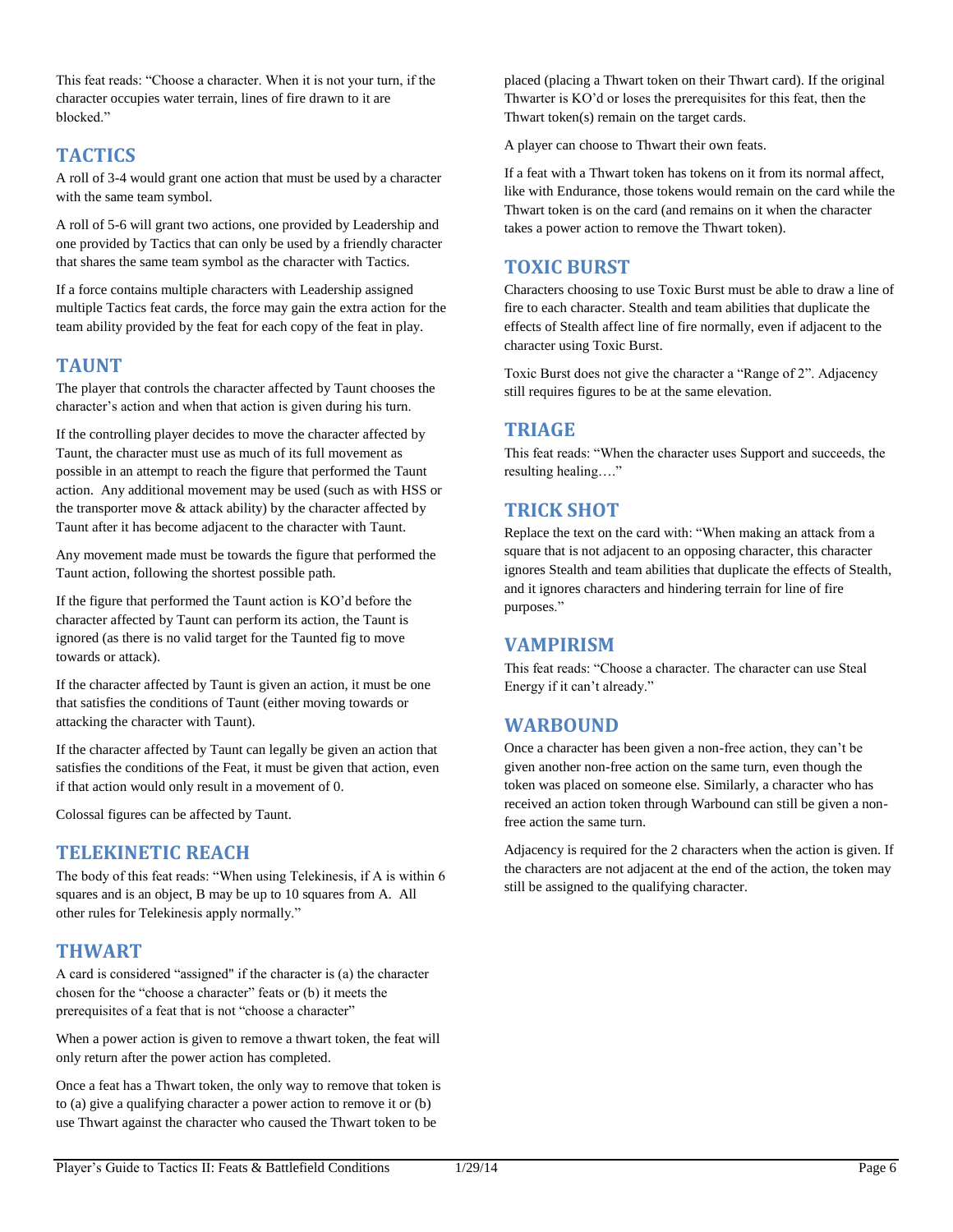# <span id="page-7-0"></span>**Baattlefield Conditions: Errata and Clarifications**

# **General**

Print and Play: For WizKids events, players can print any legitimate copy of a cardboard element from HeroClix. The printed version must not be functionally different from a legal WizKids-released version of the element.

Battlefield condition cards are considered "unique by name". If battlefield condition cards with the same name appear in multiple sets, a player may only use one copy of any named card in his battlefield condition hand during a tournament.

Any Battlefield Condition cards that are published with the same name as a previous one override all of the text on the previously published card.

Battlefield Condition cards which provide a limit on a combat values continuously check the relevant combat value.

# **ALPHA STRIKE**

The text of this card reads: "Before the beginning of each player's first turn, that player chooses a team symbol possessed by an opposing character. The first opposing character with that team symbol that is defeated is worth additional victory points equal to half of that character's point value."

If multiple characters with the chosen team symbol are KOd as the result of a single action, the additional victory points are awarded for all characters KOd by the action that have the chosen team symbol.

# **ARMOR WARS**

Multiple copies of Armor Wars will each affect damage dealt accordingly (so if 2 are in play, damage that is reduced is increased by 2).

In order for Armor Wars to activate, some damage must be dealt. 0 damage will not be reduced.

# **ASSEMBLED**

A team must have 5 or more characters with the same team symbol in order for this BFC to activate.

## **ATLANTIS RISING**

Clear terrain does not become water terrain until the beginning of the first round. Objects can therefore be placed in clear grounded terrain, as it is not yet water terrain.

## **BLOOD CURSE**

This card does not include the phrase "or eliminated".

## **CROSSWINDS**

This card says: "Character that can use the Flight ability can't use the Flight or Carry ability."

## **DAMAGE CONTROL**

Replace the last sentence on the card with: "At the beginning of each player's turn, all destroyed walls and blocking terrain (except Barrier markers and terrain in occupied squares) are no longer destroyed."

Debris tokens from destroyed walls and blocking terrain are not removed at the beginning of each player's turn.

The restoration of walls and blocking terrain is something that happens once per turn, it is not an ongoing affect. If Wasteland was also in play, its effects are constant. Therefore, at the start of each turn, all of the destroyed walls and terrain would be repaired (from this BFC) and then they would immediately be destroyed (from the Wasteland BFC). The other effects of these BFCs would occur normally.

## **DARKNESS**

If a character were to use Pulse Wave under the effects of this BFC and their natural range is greater than 6, their range would be 6 for the attack. When the area of effect is calculated for the Pulse Wave attack, it would then be 3.

## **DEBRIS**

The text of this card reads: "Each player must place three additional standard objects in addition to those included in their force."

The three objects each player adds to the game must be standard objects and can be of any combination of heavy and light.

# **DEEP SHADOWS**

If a character were to use Pulse Wave under the effects of this BFC and their natural range is greater than 6, their range would be 6 for the attack. When the area of effect is calculated for the Pulse Wave attack, it would then be 3.

## **DE-FEATED**

All feats owned by that player are ignored when a 1 is rolled, even if the feat is not strictly tied to a single character (such as Rip It Up).

## **DISBANDED!**

Power Cosmic and Quintessence can be ignored. Certain characters, like Galactus, Spectre, and such have special rules that overlap with the effects of these team abilities. When they overlap, ignoring the team ability does not mean ignoring the characters own ability from their rules.

Ignoring team abilities does not mean you ignore the team symbol. Many mechanics, like the Assembled BFC, require characters with the same team symbol. These effects would work the same even when Disbanded! is in play.

# **EARTHQUAKE**

The Probability Control power can't be used to reroll dice rolled for the Earthquake BFC.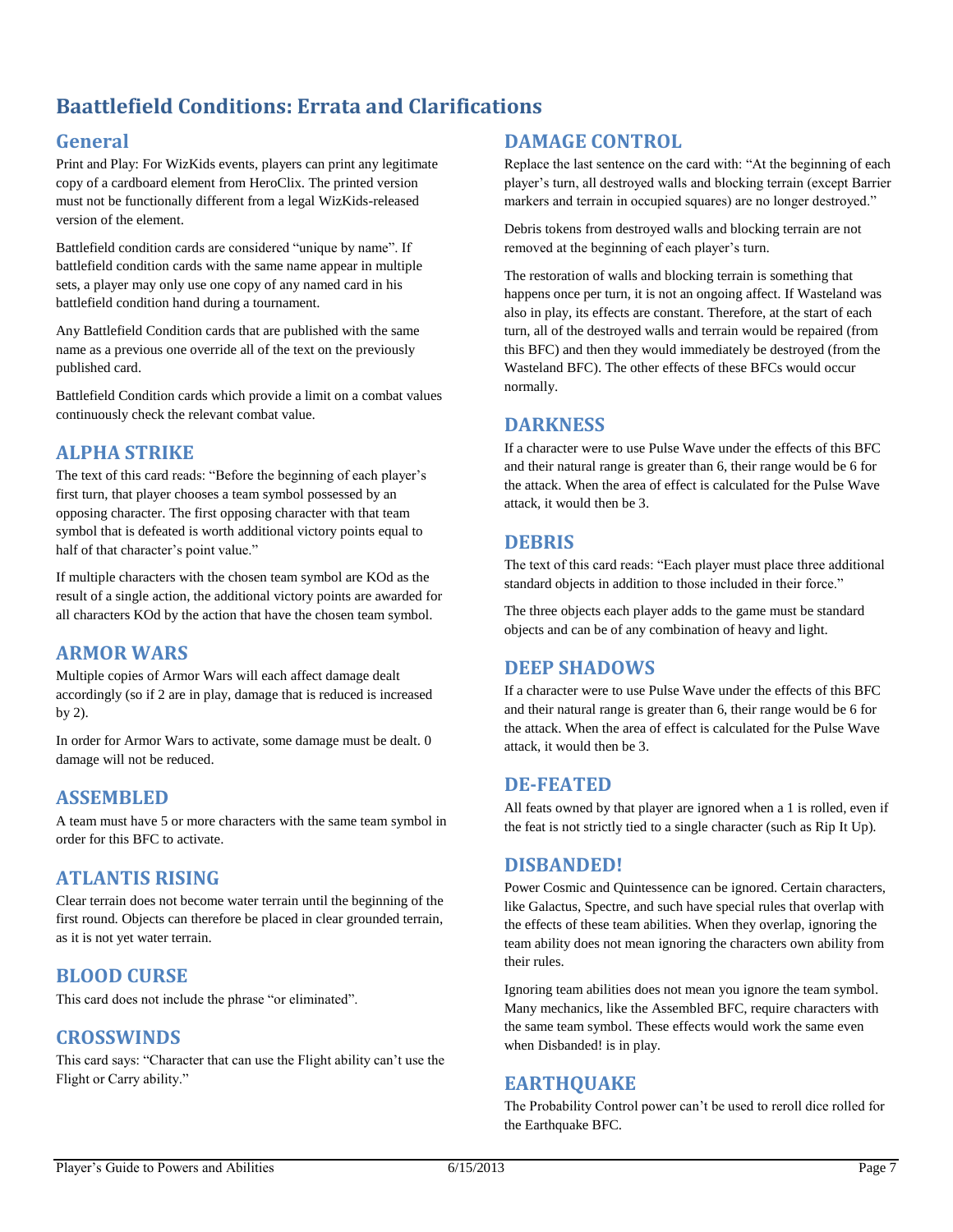Damage reducing powers still function as normal.

Super Senses can't be used to evade the damage as it is not from an attack.

# **GROUND ZERO**

The die roll that can result in damage is not rolled by the character, so it can't be rerolled with Probability Control.

## **INERTIAL INTERFERENCE FIELD**

The last sentence refers to all knock back, not just knock back from the different powers listed.

# **KRAKOA THE LIVING ISLAND**

The attack made because of Krakoa is a close combat attack. Combat Reflexes or the like would apply.

Characters with Shape Change may use that power to cause the attack to not be able to be made. A different qualifying character can be selected as the target of the attack.

Probability Control can't be used on this roll as there is no character making the attack.

# **LOW GRAVITY**

Characters that are unaffected by knock back are not affected by Low Gravity.

## **LOYALTY**

Wild card characters retain their chosen team ability even if the character with that team ability is KOd.

Wild card characters would choose their team ability regardless to any feats (like Siphon Power, Saboteur, additional team abilities) assigned to either team before the game begins. They would retain that team ability for the game.

## **MADNESS**

When using Support and two sixes are rolled, the target would take 1 damage. When using Support and two ones are rolled, the target is healed equal to the result of one die roll (-2, as per the power).

## **MERCENARY**

The second sentence reads "The team ability can't be a wild card, must be usable by wild cards and can't be an Additional Team Ability."

# **PACIFICATION**

In order to be reduced, the 4 or more damage must be dealt to a single character.

This BFC would activate any time the damage dealt reaches 4 (or more), even if another effect (like Toughness) would reduce it below 4 later.

# **POWER DAMPENING FIELD**

Any effect in the game that can alter the damage value of a character would still be subject to this BFC. This includes bonuses from feats (like Pounce) or powers (Enhancement, Blades/Claws/Fangs).

## **PROXIMITY MINES**

The first sentence reads: "At the end of a turn, if any character is in the same square as a non-held object or in a square adjacent to a nonheld object, roll one six-sided die."

## **RADIATION LEAK**

If Radiation Leak and War Zone are in play at the same time, War Zone takes precedence over Radiation Leak when using the Support power. Radiation Leak requires a die roll but due to War Zone being in play no die is ever rolled for Support.

The Radiation Leak BFC does not affect the Suicide Squad team ability.

If Radiation Leak is in play when someone uses Regeneration or Support within the special object Indigo Lantern's area of effect, players would subtract 2 from their dice roll (i.e., the two effects cancel each other out).

## **RALLY**

This card reads "defeated" instead of "eliminated".

## **SHRUNK**

Any power or effect that indicates it functions based on a certain number of squares is also considered to have a range for purposes of this BFC.

If Shrunk is in play with Deep Shadows, the range would first be limited by Deep Shadows and then halved by Shrunk.

# **SKYSCRAPERS**

This card can't be played if any of the starting areas is made up exclusively of elevated terrain.

## **TELEKINETIC STRAIN**

This card begins: "When Telekinesis is used to place a character or object 6 or more squares away from its starting square, the character using Telekinesis is dealt 1 unavoidable damage after the action resolves."

## **WAR ZONE**

If Radiation Leak and War Zone are in play at the same time, War Zone takes precedence over Radiation Leak when using the Support power. Radiation Leak requires a die roll, but due to War Zone being in play no die is ever rolled for Support.

## **WHITE NOISE**

The Probability Control power can't be used to force a reroll of a die roll caused by the White Noise Feat card.

.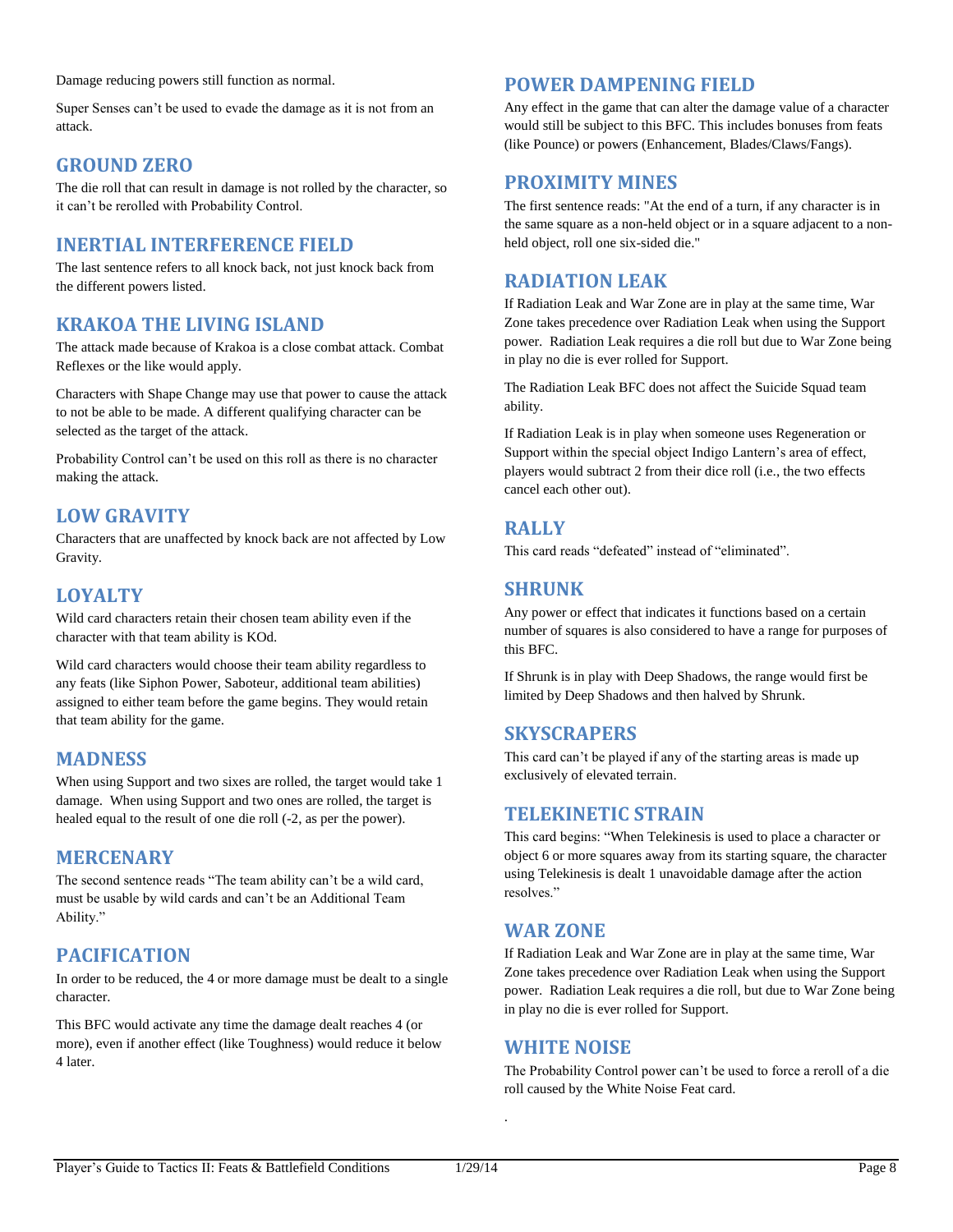# <span id="page-9-0"></span>**Feats: Reference**

# **ALIAS**

*Cost: 3*

*Prerequisite:* and  $\frac{1}{2}$ 

*Choose a character. This character can use Shape Change, if it can't already. After this feat is used, remove it from the game.* Availability: Secret Invasion F006

# **AMBIDEXTROUS**

*Cost: Twice the assigned character's printed range value. (Minimum cost 12)*

*Prerequisite: Range value of 6 or more and one .*

*Choose a character. The character now has .* Availability: Hammer of Thor F001

# **AMBUSH**

*Cost: 5*

*Prerequisite: Stealth*

*Choose a character. The character gets +2 to its attack value when it makes a close combat attack while occupying hindering terrain. After the attack resolves, the character's Stealth is countered until the beginning of your next turn.* Availability: Collateral Damage F003

## **AND STAY DOWN**

### *Cost: 6*

*Prerequisite: Exploit Weakness or Super Strength Choose a character. When the character makes a close combat attack without using an object, an attack roll result of 11 or 12 is a critical hit.*

Availability: Hellboy and the B.P.R.D. Action Pack F001

# **ARMOR PIERCING**

*Cost: 10 Choose a character. Damage dealt by the character may not be reduced below 1.* Availability: Armor Wars F007, Legacy F001

# **AUTOMATIC REGENERATION**

*Cost: 12*

*Prerequisite: Regeneration Choose a character. Once, at the beginning of your turn, this character uses Regeneration as a free action.* Availability: Mutant Mayhem F001

# **BLOOD OATH**

### *Cost: 10*

*Prerequisite: Battle Fury or Blades/Claws/Fangs or Willpower Choose a character. Before the beginning of the first turn, choose an opposing character. The character modifies its attack value by +1 when attacking the chosen opposing character.*

*When the character makes a successful close combat attack against the chosen character and the attack roll is doubles, you can choose to*  *treat the damage from the attack as penetrating damage. If you do, remove this feat from the game after the attack resolves.* Availability: Hammer of Thor F101

## **BOOK OF DESTINY**

### *Cost: 4*

*Prerequisite: Probability Control or Super Senses*

*Choose a character. At the end of your turn, choose an opposing character 6 or fewer squares away from the character to which it can draw a clear line of fire. Until the beginning of your next turn, the chosen character can't use Outwit or Probability Control, and can't evade attacks.*

*At the beginning of your next turn, remove this feat from the game.* Availability: Arkham Asylum F101

## **BRILLIANT TACTICIAN**

### *Cost: 20*

*Prerequisite: Outwit and Perplex Choose a character. Outwit does not need to show in the character's stat slot in order for the character to use this feat. When the character uses Perplex, the character can affect every target friendly character that shares a team symbol or keyword with it. The character must have clear line of fire to each target.* Availability: Fantastic Forces F003, Icons F006, Justice League F003

# **CALL TO ARMS**

### *Cost: 10*

*Prerequisite: Mastermind or Support*

*Choose a character. Give the character a power action. Make an attack roll (as though making a close combat attack) against an adjacent target friendly character that has one or more action tokens and that is not adjacent to an opposing character. Ignore all modifiers for the purpose of the attack. If the attack succeeds, remove all action tokens from the target and deal the target 1 unavoidable damage.*

Availability: 2099 F001

# **CAMOUFLAGE**

### *Cost: 8*

*Prerequisite: Shape Change Choose a character. When the character is adjacent to a wall or blocking terrain, any line of fire for a ranged combat attack drawn to the character is blocked.*

Availability: Sinister F008, Secret Invasion F005

# **CANNONBALL**

### *Cost: 4*

*Prerequisite: Impervious or Invulnerability or Super Strength Choose a character. When the character is on elevated terrain, it can move to the next lowest elevation without using a ladder or stairs. When the character is knocked back off of elevated terrain, it ignores knock back damage.* Availability: Crisis F002

Player's Guide to Powers and Abilities 6/15/2013 Page 9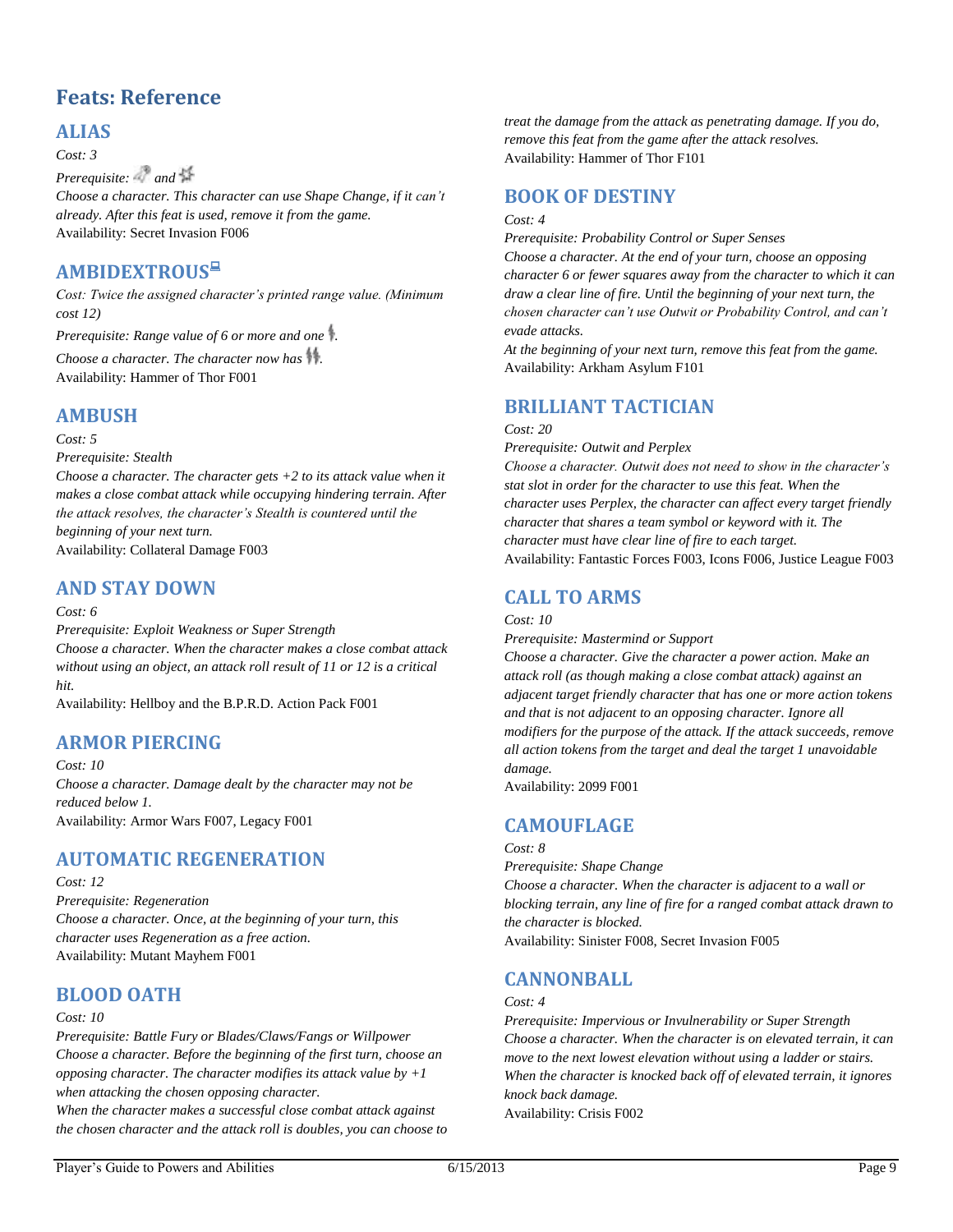## **COMPEL**

#### *Cost: 15*

### *Prerequisite: Mind Control*

*Choose a character. When the character uses Mind Control, it can target a single friendly character that has already been given an action this turn. If the attack succeeds, after the action is resolved deal 1 unavoidable damage to the target.* Availability: Origin F008

## **CONSTRUCT**

#### *Cost: 14*

### *Prerequisite: Barrier*

*Choose a character. Any opposing character adjacent to a barrier marker placed by the character that attempts to move (or would be moved by a power, ability, or effect possessed by another character) must attempt to break away. The effect of this feat ignores powers, abilities and effects that allow a character to break away automatically.*

Availability: Green Lantern F001

## **CONTINGENCY PLAN**

### *Cost: 12*

*Prerequisite: Leadership or Mastermind*

*Choose a character. If the character's controller does not use all of his or her actions for a turn, put a contingency token on this card if there are two or fewer tokens on this card. When a friendly character is given an action, you can remove any number of tokens from this card: The character modifies the friendly character's speed, attack or range value by +1 for each token removed.*  Availability: Justice League F007

## **COORDINATION**

### *Cost: 6*

*Prerequisite: Any team symbol Choose a character. Lines of fire to and from the character are not blocked by characters with the same team symbol.* Availability: Origin F004

## **DAMAGE SHIELD**

#### *Cost: 10*

*Prerequisite: Close Combat Expert, Combat Reflexes, Energy Shield/Deflection, Flurry, Hypersonic Speed, Impervious, Invulnerability, or Poison*

*Choose a character. When the character is the target of a successful close combat attack, the attacker is dealt 1 damage after the attack resolves.*

Availability: Legacy F002

## **DARKNESS WITHIN**

### *Cost: 15*

*Choose a character. (Optional) Once per turn immediately before this character makes an attack, deal 1 pushing damage that ignores Willpower and team abilities to a single target friendly character adjacent to the character; this is not an attack: The character gets* 

*+1 to its damage value for that attack. The friendly target does not receive an action token for this pushing damage.* Availability: Icons F009

# **DISASSEMBLE**

### *Cost: 3*

*Prerequisite: Force Blast or Energy Explosion or Exploit Weakness Choose a character. When this character is given an action and begins or ends the action adjacent to or in the same square as a target special object or standard heavy object, you may remove the target object from the game and replace it with a standard light object from outside the game.*

Availability: Secret Invasion F102

# **DISINTEGRATE**

### *Cost: 7*

*Prerequisite: Close Combat Expert or Exploit Weakness or Poison Choose a character. When the character is given a close combat action, before making the close combat attack, remove from the game an object adjacent to the character or an object held by a character adjacent to the character.* Availability: Origin F002

# **DISSENT**

*Cost: 18 Prerequisite: Outwit Choose a character. When the character uses Outwit, it may choose to counter a team ability possessed by a single target opposing character.* Availability: Origin F003

# **DIVEBOMB**

*Cost: 10*

*Modifier: 2* -1 *Prerequisite:* 

*Choose a character. When soaring, the character may make close combat attacks against grounded characters.* Availability: Icons F003

# **DOUBLE-TIME**

### *Cost: 5*

*Prerequisite: Transporter or speed mode*

*Choose a character. When the character is not adjacent to an opposing character and is given a move action, it may move up to double its unmodified speed value; it may not make attacks during this move action. At the end of the move, if the character is not a transporter, deal it 1 pushing damage that ignores Willpower and team abilities.*

Availability: Fantastic Forces F005

## **DRAG**

*Cost: 5*

*Prerequisite:* 

*Choose a character. Give the character a power action when it is adjacent to a target opposing character. If the character successfully*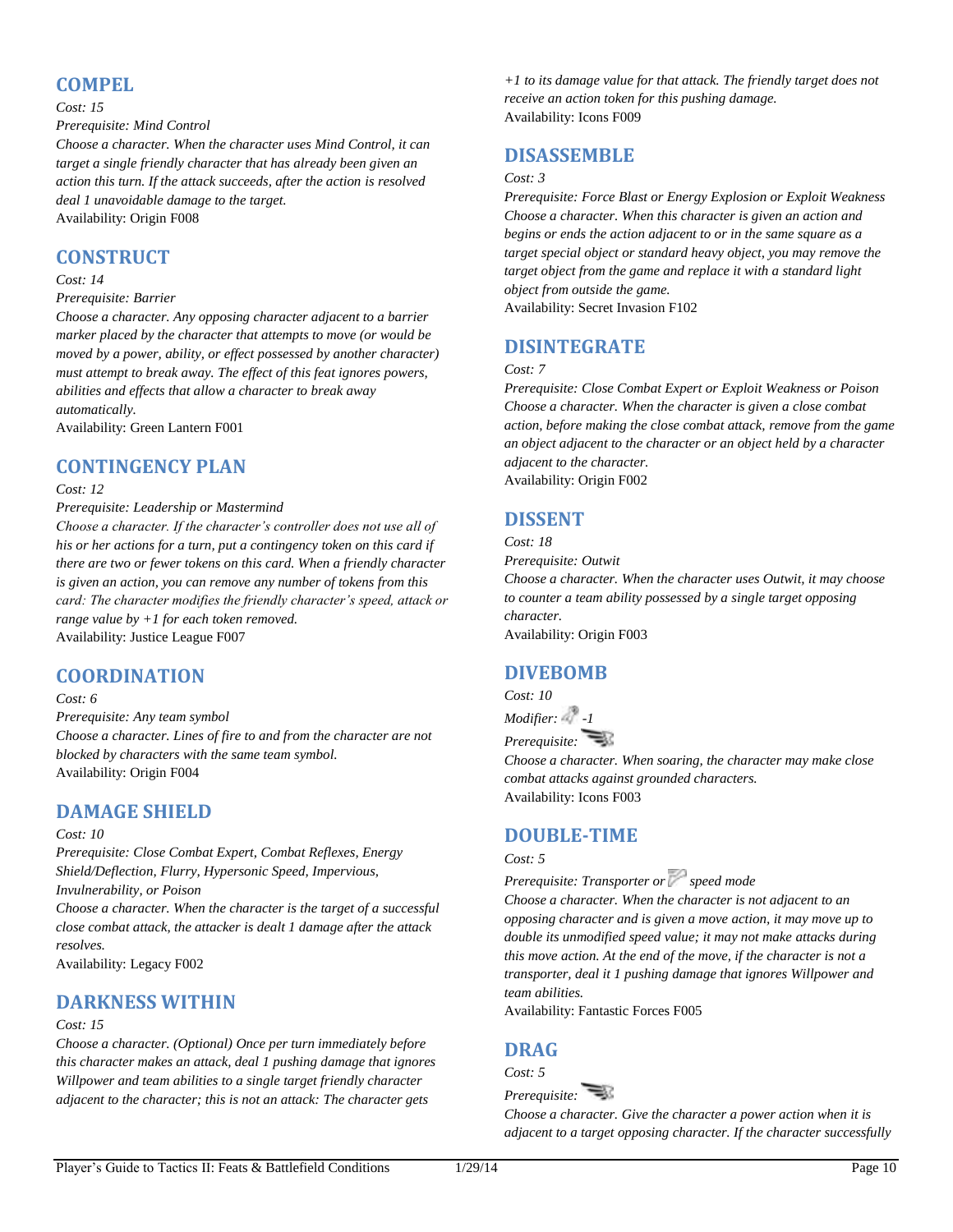*breaks away, move the character up to half its speed value and then place the target in an unoccupied square adjacent to the character. If the target is not a flying character and occupied a square of elevated terrain, and then was placed in a square on a lower elevation, deal it 2 damage after being placed.*

Availability: Legion of Super Heroes Starter Game F001

# **ELITE SNIPER**

### *Cost: 20*

*Prerequisite: Ranged Combat Expert or Super Senses Choose a character. Ranged combat attacks made by the character ignore other characters' Stealth. The character can use the Sharpshooter ability.* Availability: Hammer of Thor F004

## **ENDURANCE**

### *Cost: 5*

*Prerequisite:* and  $\mathbb{H}$ 

*Choose a character. When the character would be dealt pushing damage, you can instead choose to deal no damage to the character and put an endurance token on this card. If there are endurance tokens on this card when the character is given a non-free action, after the action resolves, roll a d6. on a result of 1 or 2, deal the character unavoidable damage equal to the result plus the number of tokens on this card, then remove all tokens form this card.* Availability: Justice League F002

## **ENERVATION**

#### *Cost: 7*

#### *Prerequisite: Defend or Support*

*Choose a character. During an opponent's turn, if an action token would be given to a friendly character adjacent to the character, roll 2d6; on a result of 9-12, the token is not given.* Availability: Arkham Asylum F102

## **ENTANGLE**

#### *Cost: 8*

### *Prerequisite: Plasticity*

*Choose a character. Opposing characters attempting to target the character with a close combat attack must roll one six-sided die before making the attack. On a result of 1 or 2, the opposing character can't attack the character. It is not given an action token, but it can't be given another action or make another attack that turn.* Availability: Sinister F003

## **ENTRENCH**

*Cost: 5*

*Prerequisite: Defend or Enhancement Choose a character. Friendly characters adjacent to the character ignore knock back and critical hits.* Availability: Origin F009

## **EXTENDED RANGE**

#### *Cost: 10*

*Prerequisite: Range greater than 0 and less than 9 Choose a character. Before making a ranged combat attack, the character's range may be increased for the duration of the attack by a number of squares up to its unmodified damage value. For each square the range of an attack is increased, decrease the damage value by 1 (after all other modifiers and replacements) when resolving the attack. An attack using Incapacitate does not place any action tokens on the target.*

Availability: Armor Wars F005

# **FALL BACK**

### *Cost: 5*

*Prerequisite: Combat Reflexes, Super Senses, or Phasing/Teleport Choose a character. When the character makes a close combat attack that would knock back a single target opposing character, the character can choose not to knock back the target. Instead after the attack is resolved move the character directly away from the target (the character breaks away automatically) for each 1 damage taken by the target.*

Availability: Crisis F101

# **FASTBALL SPECIAL**

*Cost: 12*

*Modifiers:*  $+2$  (see text);  $+1$  (see text) *Prerequisite: Chosen characters must have the same team ability printed on their bases; see feat text*

*Choose two characters; if one of them is KOd before this feat is used, remove the feat from the game.*

*Give both characters a power action when they are adjacent: The first character must have Super Strength and the second character must be a character without Flight, have Toughness and may not have a damage value higher than 3. The first character makes a ranged combat attack against a single opposing target within 6 squares. Place the second character in any square adjacent to the target to which the first character has clear line of fire. If the attack succeeds, the second character deals the damage.*  Availability: Mutant Mayhem F002

## **FLASHBANG**

### *Cost: 3*

*Prerequisite: Smoke Cloud*

*Choose a character. The character can use Smoke Cloud as a free action if it is given a move action immediately before or after using Smoke Cloud.*

*After this feat it used, remove it from the game.* Availability: Collateral Damage F002, Arkham Asylum F006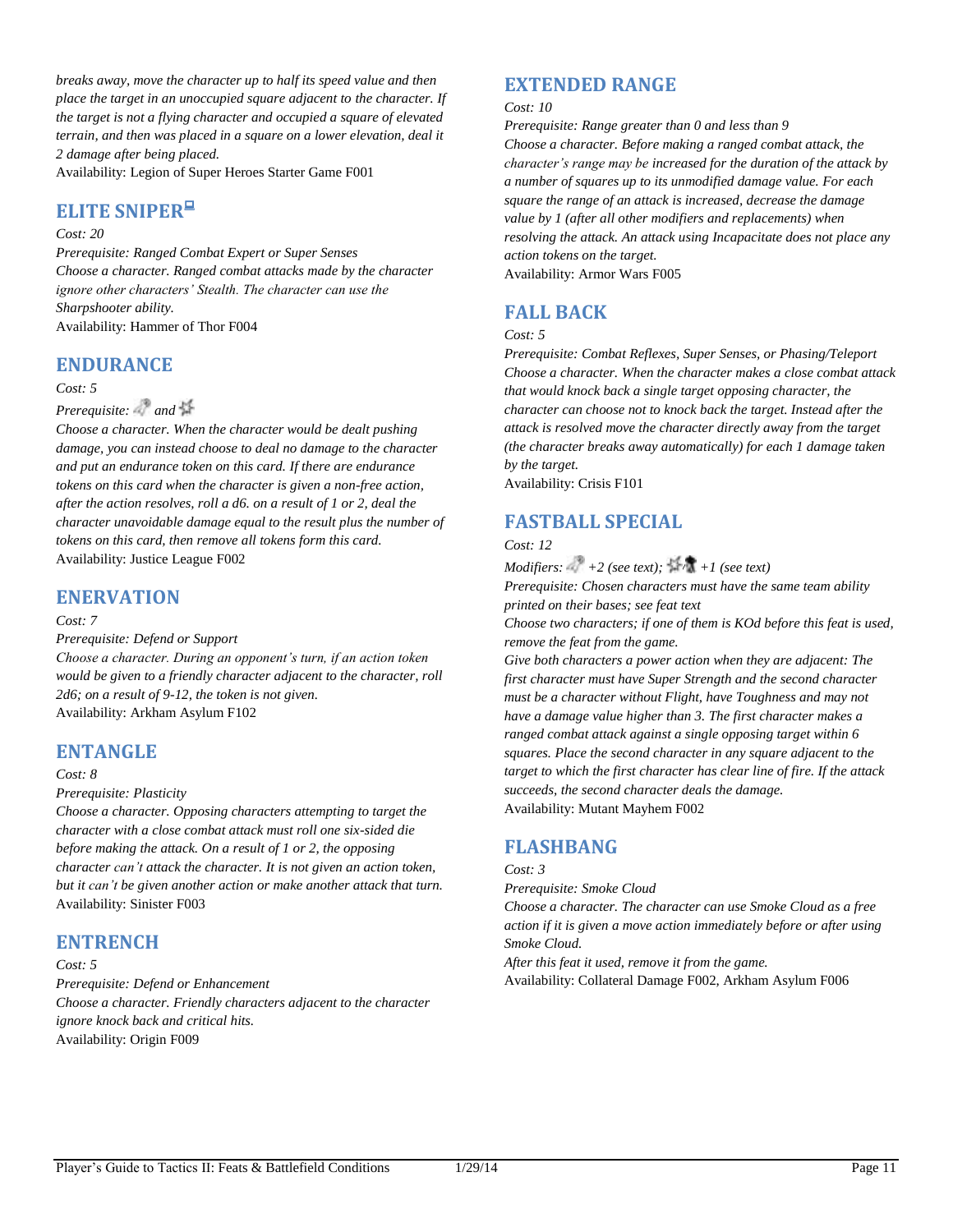# **FORCE FIELD**

*Cost: 10*

*Prerequisite: Barrier, Defend, Energy Shield/Deflection, or Telekinesis*

*Choose a character. When this character can't use a power or ability that reduces damage, this character may use Toughness.* Availability: Fantastic Forces F001

# **FORTITUDE**

### *Cost: 25*

*Prerequisite:* 

*Choose a character. The character ignores other characters' Exploit Weakness. Outwit can't be used by other characters to counter the character's powers.* Availability: Legacy F004, Avengers F003

**FROG LEGS**

### *Cost: 3*

*Prerequisite:* and a point value of 150 or less. *Choose a character. This character can use the Swim ability.* Availability: Web of Spider-Man F101

# **GETAWAY**

*Cost: 4*

*Prerequisite: Mastermind*

*Choose a character. Following the resolution of an attack in which the character uses Mastermind, the character can immediately break away automatically and move 1 square for each damage that was dealt to a friendly character via that use of Mastermind.* Availability: Arkham Asylum F004

# **GIANT STRIDE**

*Cost: 9*

### *Prerequisite:*

*Choose a character. When the character has zero action tokens and is moved as part of a move or power action, it ignores the effects of other characters on movement, though it must break away normally.* Availability: Crisis F100

# **HAYMAKER**

*Cost: 10*

*Modifiers:*  $\cdot$  *-1,*  $\frac{1}{2}$   $\frac{1}{2}$ 

*Choose a character. Give this character a close combat action targeting a single opposing character. After resolving this action, this character takes 1 pushing damage that ignores Willpower and team abilities.*

Availability: Mutant Mayhem F003

## **HEALING FACTOR**

### *Cost: 6*

*Prerequisite: Regeneration Choose a character. When this character uses Regeneration, it doesn't count toward your available actions for the turn.* Availability: Secret Invasion F101

# **HEIGHTENED REFLEXES**

### *Cost: 10*

*Prerequisite: Combat Reflexes or Energy Shield/Deflection Choose a character. When the character is hit by an attack using Charge, Hypersonic Speed, Running Shot, or the Move and Attack ability, roll one six-sided die before damage is dealt. On a result of 5 or 6, the character evades the attack.* Availability: Sinister F004

# **HOLD THE LINE**

### *Cost: 4*

*Prerequisite: , and Leadership or Super Strength Choose a character. Give the character a power action to make a close combat attack against an opposing character. If the attack succeeds, you may modify the character's attack value by -2 and make a close combat attack against a different opposing character as a free action.*

Availability: Hellboy and the B.P.R.D. Action Pack F002

# **HOMING DEVICE**

*Cost: 8*

*Modifiers: -1*

*Choose a character. When this character hits an opposing character with a close combat attack, lines of fire drawn to that opposing character until the end of your turn are not affected by hindering terrain.*

Availability: Armor Wars F004

# **IMMORTAL CONTEMPT**

### *Cost: 10*

*Prerequisite: Deity keyword Choose a character. The character modifies its attack value by +1 when attacking a character without the Deity or Cosmic keyword that has a point value less than its own.* Availability: Hammer of Thor F102

# **IMPROVISE**

*Prerequisite: Close Combat Expert or Perplex or Ranged Combat Expert*

*Choose a character. Once per round, when one of the character's combat values would be modified such that the modified value is higher than the unmodified value, you can ignore the modifier and put an Improvise token on this card, if there are fewer that three tokens on this card.*

*If there are three tokens on this card when the character makes an unsuccessful attack roll where the result of the roll is doubles, you can remove all tokens from this card and automatically hit the target of the attack (though this is not a critical hit.)*

*Remove all tokens from this card when the character makes a critical hit.*

Availability: Secret Invasion F103

*Cost: 7*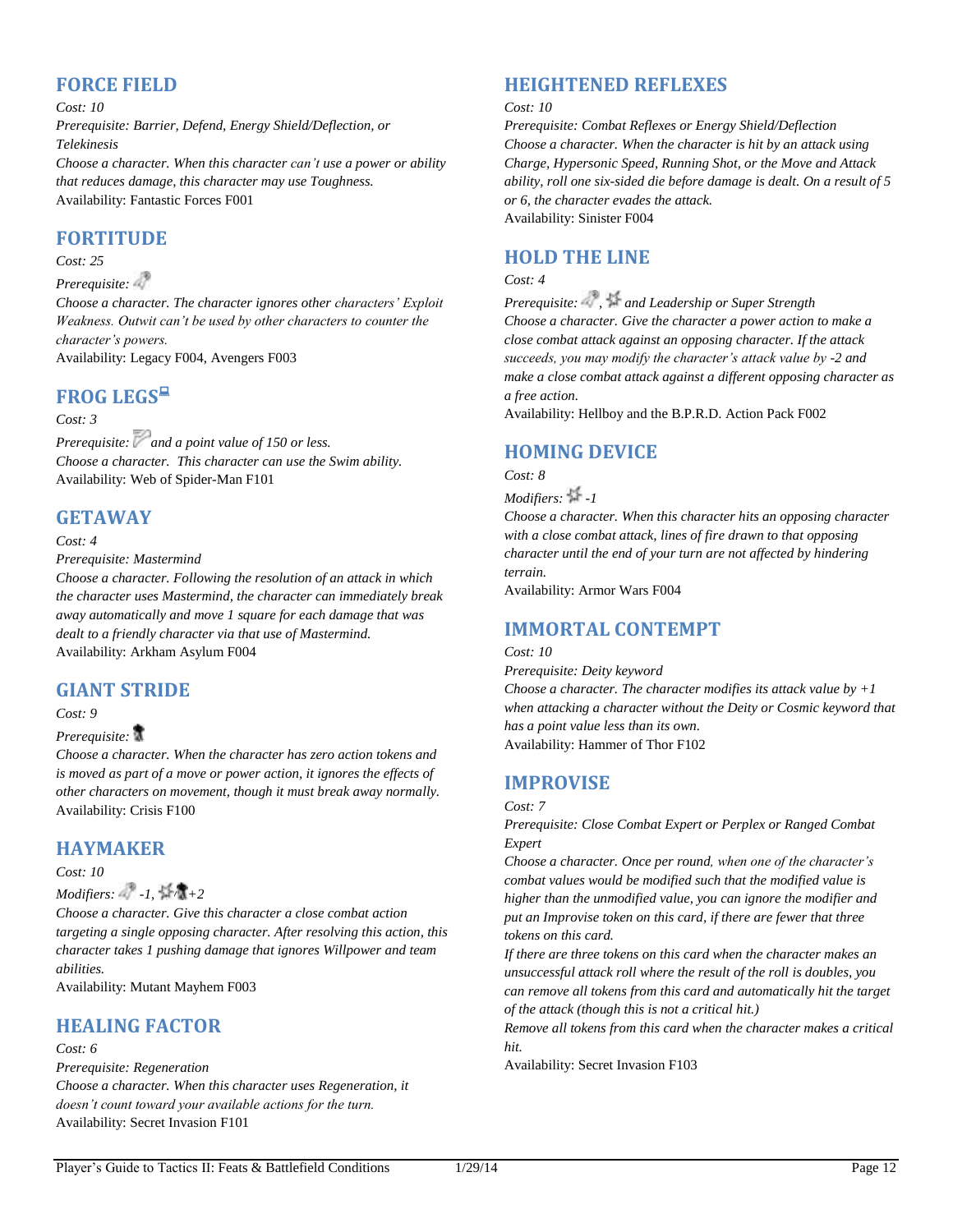# **IN CONTACT WITH ORACLE**

### *Cost: 10 per character chosen*

*Choose two or more characters; Oracle may not be chosen. Chosen characters are Agents.* 

*As long as it is not the target of Mind Control, when an Agent is given an action you may choose to give one of its combat values +1 until the beginning of your next turn.*

*If #085 Oracle is on your force, you may remove her from the battlefield at the beginning of the game and place her on this card. If Oracle is on the card, at the beginning of any of your turns, you may assign a power action to any Agent with zero or one action token and turn Oracle's dial to any click. The Agent given the action may use any power showing on Oracle's dial until any Agent with zero or one action token is given a power action to turn Oracle's dial. If your last Agent is KOd while Oracle is on this card, Oracle is also KOd.* Availability: Legacy F003

### **INDOMITABLE**

#### *Cost: 5*

*Prerequisite: Battle Fury or Willpower Choose a character. When the character is the target of an Incapacitate or a Mind Control attack, it gets +2 to its defense value.* Availability: Sinister F007

## **INFILTRATE**

### *Cost: 2*

*Prerequisite: Stealth or Shape Change Choose a character. This character can ignore other characters for movement purposes, but it must end its movement adjacent to an opposing character.*

Availability: Secret Invasion F002

## **INSIDE INFORMATION**

### *Cost: 4*

*Prerequisite: The character must have at least one keyword. Choose a character. When the character attacks an opposing character that has any of the keywords possessed by the character, modify the character's attack value by +2.* Availability: Mutations & Monsters F003

# **INSPIRING COMMAND**

### *Cost: 15*

*Prerequisite: Leadership or Mastermind Choose a character. Characters with the same team symbol as the character and a lower point value than the character are not dealt* 

*pushing damage when a second token is placed upon them if they are adjacent to the character at the beginning of an action.* Availability: Collateral Damage F001

## **INVIGORATE**

#### *Cost: 10*

*Prerequisite: Support Choose a character. When the character uses Support, remove one action token from adjacent friendly characters (maximum three total*  *tokens removed.) Characters that have action tokens removed from them can't be given power actions the same turn this feat is used.* Availability: Secret Invasion F104

## **KNOCKDOWN**

## *Cost: 5*

### *Prerequisite: Incapacitate*

*Choose a character. Once per turn, after the character resolves a successful close combat action using Incapacitate, if the target has only one action token, as a free action the character can immediately make a second close combat attack against the target, which gets +2*  to its defense value for the second attack. If the attack succeeds, deal *no damage, instead, give the target a second action token. If the character loses Incapacitate before making the second attack, it may not make the second attack.*

Availability: Sinister F002

## **LARGE OBJECT**

*Cost: 3 per 100 points of the game's build total Prerequisite: Super Strength or Telekinesis When any character you control uses an object as a weapon, you may reduce the damage increase provided by the object, to a minimum of 1 damage. The character gets +1 to its attack value for that attack for each 1 damage reduced.* Availability: Legacy F005

# **LAZARUS PIT**

### *Cost: 20 (10 if Ra's Al Ghul)*

*Choose a character. When the character is KOd, remove it from the battlefield, place it on this card on its first KOd click, and then place a Special marker on the square where it was KOd. At the beginning of each player's turn, you may either heal the character of 1 damage or return it to the battlefield on the square with the Special marker. If you return the character to the battlefield, remove this Lazarus Pit from the game; roll a one six-sided die at the beginning of each of your turns. On a result of 5 or 6, remove the Special marker from the battlefield. As long as the Special marker is on the battlefield, the character gains Battle Fury, Toughness, and Willpower; it may not use any of its other powers or its team ability.*

*When time expires, or if all other members of the character's force are KOd while the character is on this card, the character is KOd. The character awards victory points each time it is KOd.* Availability: Legacy F006

# **LIFE MODEL DECOY**

### *Cost: 12*

*Choose a character. This character may not be healed. Damage dealt to this character is reduced by 1 if it is not reduced or ignored by any other effect.*

Availability: Armor Wars F002

## **LONER**

*Cost: 5*

*Prerequisite: Point value of 100 points or less. Choose a character. If no other friendly character on the battlefield shares any of this character's keywords (or this character has no*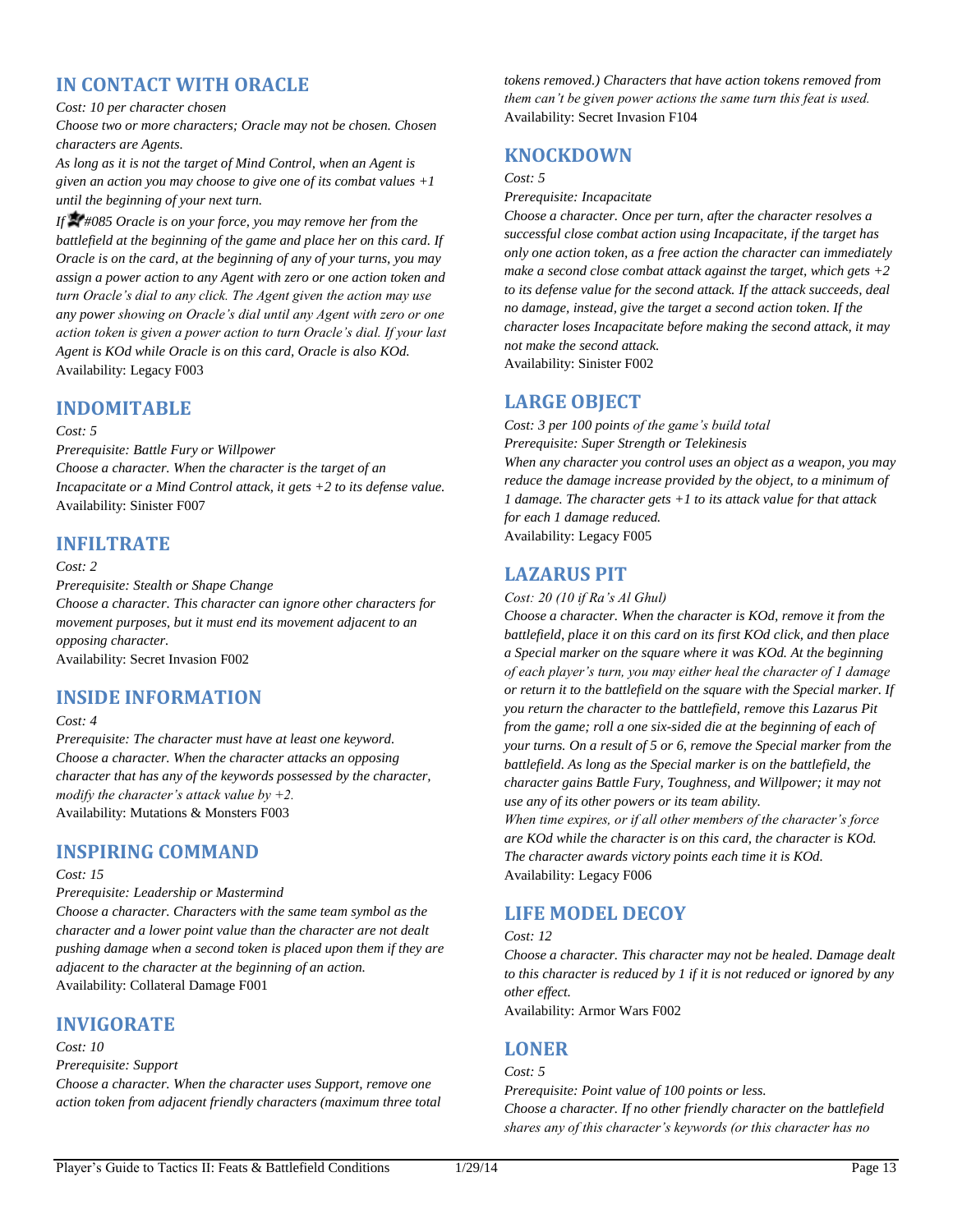*keywords), modify this character's defense value by +1 when this character has a clear line of fire to an opposing character 6 or fewer squares away.*

*Only one character on a force can be assigned this feat.* Availability: Secret Invasion F004

# **LOOK! UP IN THE SKY!**

*Cost: 9*

### *Prerequisite:*

*Choose a character. When the character is given a move action, modify its speed value by +2 until the action is resolved. A character assigned this feat can't carry other characters and automatically breaks away from other soaring characters.*  Availability: Collateral Damage F007

# **LUCKY BREAK**

*Cost: 5*

## *Prerequisite: or*

*Choose a character. When you make an attack roll for the character, if the result on either of the two dice is a 1, you may reroll one die before determining the attack roll result. You may reroll only once per attack roll.* 

*If you use this feat, remove this card from the game after the attack resolves.*

Availability: Danger Room Starter Game F001

## **LUNGE**

### *Cost: 5*

*Prerequisite: Close Combat Expert or Leap/Climb Choose a character. When the character is given an action, but immediately before it makes a close combat attack, it can break away automatically and move up to 2 squares.* Availability: Arkham Asylum F002

# **MANEUVER**

### *Cost: 8*

*Prerequisite: , Close Combat Expert or Combat Reflexes Choose a character. When the character makes a close combat attack against a single target opposing character, after the attack is resolved, put the target in any unoccupied square adjacent to the character.*

Availability: Crisis F102

# **MENTAL SHIELDS**

### *Cost: 15*

*Prerequisite: Mind Control or Willpower*

*Choose a character. The character is not affected by other character's Mind Control. When the character uses Mind Control, it can target only a single opposing character; the character takes no damage due to the point value of the target.* Availability: Supernova F007

# **MERCENARY**

*Cost: 25 minus 5 for each friendly character with the chosen team ability, min 10*

*Prerequisite: No team symbol*

*Choose a character. Before the beginning of the game's first turn, choose a team ability possessed by a friendly character. The team ability can't be a wild card, must be usable by wild cards and can't be an Additional Team Ability. The character is a wild card that can onlyuse the chosen team ability when adjacent to a friendly character possessing that team ability and a higher point value.* Availability: Origin F001

# **MONSTER HUNTER**

*Cost: 3*

### *Prerequisite:*

*Choose a character. Modify the character's attack value and damage value by +1 when it is given a close combat or ranged combat action targeting a character with the*  $\mathcal{F}$  *or*  $\mathcal{F}$  *damage symbol or the Monster keyword.*

Availability: Mutations & Monsters F004

# **MOVETHROUGH**

### *Cost: 8*

*Prerequisite: Charge Choose a character. The character ignores other characters for movement purposes, but it must still break away, as normal.* Availability: Collateral Damage F005

# **NANOARMOR**

### *Cost: 6*

*Prerequisite: Choose a character. The character ignores damage dealt by objects as well as all modifiers to damage dealt to or taken by this character due to objects.* Availability: 2099 F002

# **NANOBOTS**

### *Cost: 10*

*Prerequisite: Damage value of 2 or less Choose a character. When this character is the only character adjacent to an object not being held by a character, give the character a free action and remove the object from the game. Heal the character of 2 damage.* Availability: Armor Wars F009

# **NOT SO SPECIAL**

*Cost: 3*

*Prerequisite: None*

*Choose a character. Whenever this character attacks an opposing character possessing a Special Power, if this character currently possesses no Special Power or Traits, modify this character's attack value by +1.*

Availability: The Brave and the Bold F003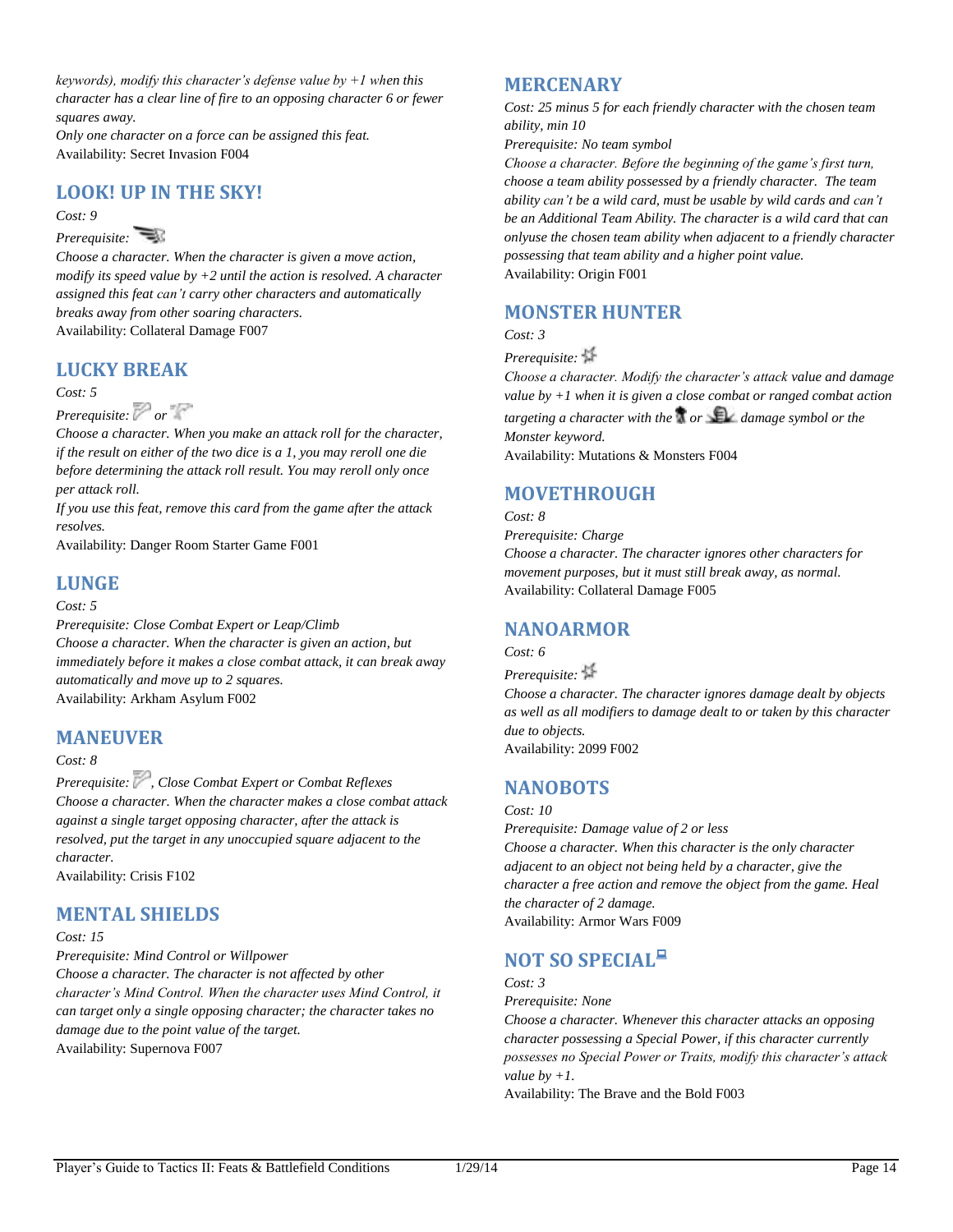## **NOVA BLAST**

#### *Cost: 10*

### *Prerequisite: Pulse Wave*

*Choose a character. When the character uses Pulse Wave, its damage does not become 1 for the attack. Use the character's unmodified damage value for the attack, regardless of how many clear lines of fire can be drawn. After resolving this action, the character takes 2 pushing damage that ignores Willpower and team abilities; remove this Nova Blast from the game.* Availability: Fantastic Forces F004

# **OPPORTUNIST**

### *Cost: 10*

*Prerequisite: Charge or Running Shot or Willpower; point value of 50 points or more.*

*Choose a character. If the character has zero action tokens at the end of your turn (before tokens are removed from characters), put an opportunist token on this card if there are four or fewer opportunist tokens on this card.*

*When the character or an adjacent friendly character makes an attack, after making the roll you can remove any number of opportunist tokens from this card and modify the result of the attack roll by +1 for each token removed. If opportunist tokens are removed when another character makes an attack, deal the character 1 unavoidable damage after the action resolves.* Availability: Crisis F003

# **OUTSMART**

### *Cost: 10*

#### *Prerequisite: Mastermind or Outwit*

*Choose a character. When a power possessed by the character or an adjacent friendly character would be countered by an opposing character's power or ability, you and the opposing character's controller each roll 2d6. If your result is more, the power is not countered instead.*

Availability: Mutations & Monsters F005

## **PASSENGER**

#### *Cost: 5*

*Prerequisite: Leap/Climb or Phasing/Teleport*

*Choose a character. When this character uses Leap/Climb or Phasing/Teleport, it may use the Carry ability. After this character resolves an action using Passenger, it takes 1 pushing damage that ignores Willpower and team abilities.* Availability: Mutant Mayhem F004

# **POINT BLANK**

### *Cost: 4*

*Prerequisite: Ranged Combat Expert*

*Choose a character. Give the character a ranged combat action and modify its attack value by +1 if the target of the attack is 4 or fewer squares away.*

Availability: Justice League F001

## **POUNCE**

*Cost: 15*

 $Modifiers: +1/ +1 +1$ 

*Prerequisite: Leap/Climb and damage value 1 or 2*

*Choose a character. Give this character a power action. Move the character up to its speed value and makes a close combat attack as a free action. After resolving the attack, the character takes 1 unavoidable damage.*

Availability: Mutant Mayhem F005, Origin F006

# **POWER BARRAGE**

*Cost: 6*

*Prerequisite:* 

*Choose a character. This character may make a close or ranged combat attack as a free action with its arrack and damage values modified by -1 for the attack if it deals damage to an opposing character via any of the following powers: Blades/Claws/Fangs, Energy Explosion, Pulse Wave, Quake, Incapacitate, Penetrating/Psychic Blast or Telekinesis.* Availability: The Brave and the Bold F002

# **PRECISION DEMOLITION**

### *Cost: 5*

*Prerequisite: Close Combat Expert or Super Strength Choose a character. When the character destroys a wall or blocking terrain, do not place debris markers; instead place SPECIAL markers to indicate that the wall or blocking terrain has been destroyed.*

Availability: Arkham Asylum F104

# **PROTECTED**

### *Cost: 8*

*Choose a character. (Optional) If the character does not already have two action tokens on it, you may choose to ignore damage dealt to the character as a result of a single attack. If you do, after that action is resolved, give the character an action token and remove this feat from the game. If the character already had one action token on it, giving it a second action token deals pushing damage normally.*  Availability: Armor Wars F003, Mutations & Monsters F102

# **PUMMEL**

### *Cost: 10*

*Prerequisite: Combat Reflexes or Close Combat Expert or Super Senses*

*Choose a character. Once per turn, when the character has zero action tokens and is given a close combat action, you can ignore the result of one attack roll made for the character and reroll the dice to obtain a new result.*

Availability: Sinister F001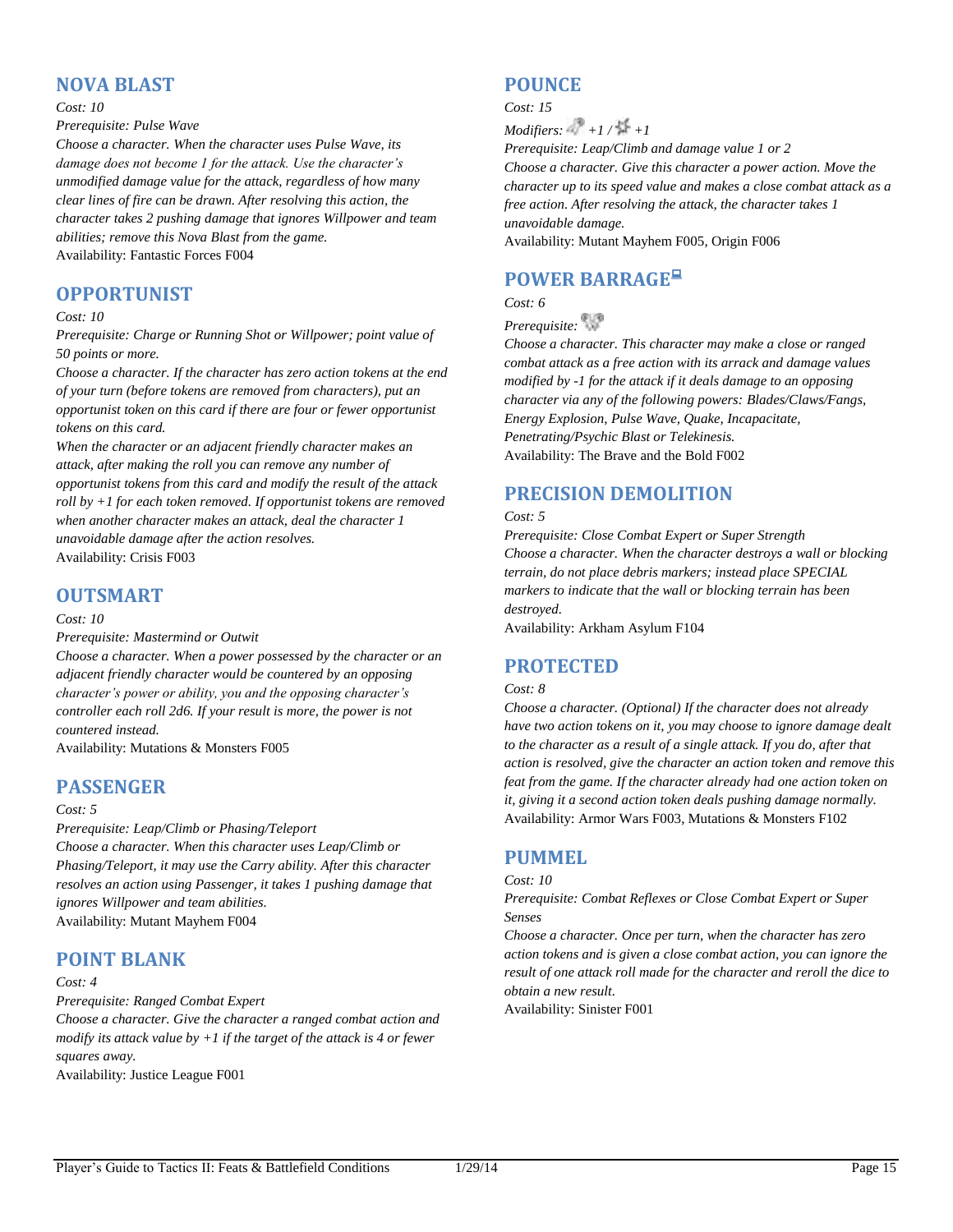# **PYM PARTICLES**

*Cost: 6*

## *Prerequisite:*  $\frac{1}{2}$

*Choose a character. Once per game, choose one – the character has the damage symbol; or the character modifies its defense value by +1 against ranged combat attacks. The chosen effect lasts until the end of the game.* Availability: Hammer of Thor F005

# **RECHARGE**

### *Cost: 5*

*Prerequisite: Energy Explosion*

*Choose a character. Whenever a total of 2 or more damage is taken by opposing characters while this character is using Energy Explosion, heal this character of 1 damage after actions resolve.* Availability: The Brave and the Bold F004

## **REPULSOR**

*Cost: 10*

*Modifier: 2 -1 Prerequisite: Force Blast Choose a character. When the character succeeds at a ranged combat attack against a single target opposing character, after the action is resolve the target is knocked back.* Availability: Origin F007

# **REPULSOR SHIELD**

### *Cost: 25*

*Choose a character. The character ignores other characters' Force Blast, Psychic Blast, and Ranged Combat Expert.* Availability: Armor Wars F010

## **RETALIATION**

### *Cost: 5*

*Prerequisite: , Leap/Climb or Blades/Claws/Fangs or Outwit or Super Senses, point value of 60 or greater*

*Choose a character. When the character takes damage but isn't defeated by a close combat attack made by an opposing character, after the resolution of the attack you can roll 2d6. on a result of 9-11, deal the attacker 1 damage; on a result of 12, deal the attacker 2 damage. After this feat is used, remove it from the game.* Availability: Arkham Asylum F103

# **REVENGE**

*Cost: 2 per character on your force*

*Prerequisite: Battle Fury or Willpower*

*Choose a character. When the character makes a close or ranged combat attack, modify its attack value by +1 for each friendly character with a higher point value that has been knocked out. After this feat is used, remove it from the game.* Availability: Days of Future Past F001

# **RIP IT UP**

### *Cost: 20*

*Prerequisite: Super Strength*

*Before a target character begins a move as part of a move, power, or free action, give it a light object token from outside of the game.* Availability: Mutant Mayhem F006

## **RUNNING START**

### *Cost: 5*

*Prerequisite: Plasticity or Stealth Choose a character. Do not halve the character's movement when it begins a move action in hindering terrain.* Availability: Collateral Damage F006

## **SABOTEUR**

### *Cost: 20*

*Prerequisite: Any non-wild card team ability.*

*Choose a character. Opposing figures with wild card team abilities may only copy the team ability of this character when copying team abilities. If this feat is assigned to two or more members of your force, this feat is cancelled.* Availability: Armor Wars F006

# **SCATTER!**

### *Cost: 8*

*Prerequisite: Defend or Leadership or Super Senses Choose a character. When the character is the target of an attack, immediately after the attack resolves you can move up to three friendly characters adjacent to the character up to half their unmodified speed values. The moved characters must break away normally and can't end their movement adjacent to any opposing character.*

Availability: Arkham Asylum F001

# **SHAKE OFF**

*Cost: 10 Prerequisite: Transporter or giant character Choose a character. When the character successfully breaks away, it deals 1 damage to all adjacent opposing characters.* Availability: Fantastic Forces F002

# **SHELLHEAD**

*Cost: 10 Modifier:*  $\bigcup +2$ *Prerequisite: Impervious, Invulnerability, or Toughness Choose a character. The ability modifier for Shellhead applies only when the character has two action tokens placed upon it.* Availability: Armor Wars F008

# **SHOCKWAVE**

*Cost: 8*

*Prerequisite: , Quake*

*Choose a character. Give the character a power action. Make a single attack roll and compare the result to the defense values of all*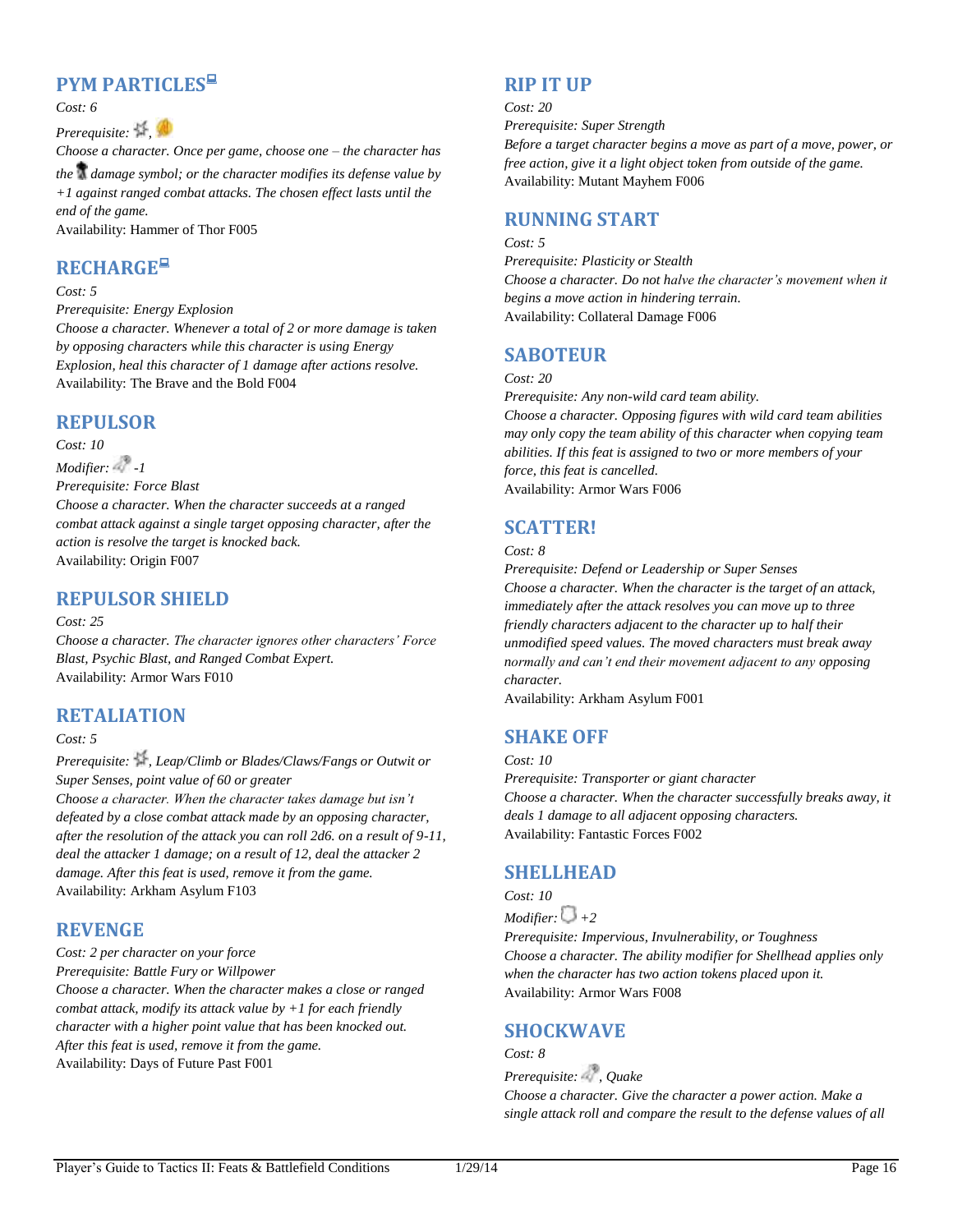*adjacent opposing characters. Characters against which the attack succeeds are dealt no damage, but are knocked back 4 squares.* Availability: Mutations & Monsters F101

## **SHOW OFF**

### *Cost: 6*

## *Prerequisite:*

*Choose a character. When using the Duo Attack ability, if this character KO's an opposing character with the first attack, you may choose to not give this character a free action for the second attack. Instead, do not give this character an action token for the action, though the action still counts towards your available actions.* Availability: The Brave and the Bold F001

## **SIDEKICK**

### *Cost: 10*

*Choose two characters: The first character must have a point value at least twice that of the second character. The two characters must be adjacent in order to use this feat. Neither character may carry the other.*

*(Optional) The second character uses the first character's unmodified defense value instead of its own when it is attacked by an opposing character.*

Availability: Icons F004

## **SIDESTEP**

### *Cost: 10*

## *Prerequisite:*

*Choose a character. When using the Duo Attack special ability, before making the second attack the character can attempt to move up to 4 squares (it must still break away, if necessary). If it moves, it must be able to attempt the second attack after the move.* Availability: Crisis F004

# **SIPHON POWER**

### *Cost: 20*

*Prerequisite: Wild card team ability*

*Choose a character. This character has the following team ability instead of any team ability for team symbols printed on its base: Once at the beginning of each player's turn, this character may choose and use on that turn any team ability that any figure on the battlemap possess. This team ability follows all other rules for the wild card team ability.* Availability: Icons F007

## **SKULLDUGGERY**

### *Cost: 5*

### *Prerequisite: Exploit Weakness or Poison*

*Choose a character. Once per turn when the character deals damage to a target opposing character you can roll 2d6; on a result of 9-12, you can give an action token to the target if it has zero action tokens.* Availability: Arkham Asylum F005

# **SLIPPERY**

#### *Cost: 15*

*Prerequisite: Combat Reflexes or Defend or defense value greater than 17*

*Choose a character. The character ignores other characters' Plasticity, and it fails to break away only on a result of 1. Availability: Icons F002*

# **SNEAK**

### *Cost: 5*

*Prerequisite: Stealth or Super Senses*

*Choose a character. When the character is given a move action, it is not required to end its movement when it becomes adjacent to an opposing character. Otherwise it must break away normally.* Availability: Supernova F002

# **SPOTTER**

### *Cost: 5*

*Prerequisite: Ranged Combat Expert*

*Choose a character. When another friendly character makes a ranged combat attack against a target opposing figure, modify the friendly character's attack value by +1 if this character has a clear line of fire to the target and the target is within this character's range.*

Availability: Secret Invasion F001

# **STARSTRUCK ADMIRER**

### *Cost: 4*

*Prerequisite: Celebrity keyword. Choose a character. The character can use Incapacitate with a range of 8, if it can't already. After this feat is used, remove it from the game.*

Availability: Hammer of Thor F002

# **STREAK OF LUCK**

### *Cost: 5*

*Prerequisite:*  $\frac{1}{2}$ 

*Choose a character. Each time an attack roll fails against the character, put a luck token on this card if there are fewer than three tokens on this card.*

*If there are luck tokens on this card when the character makes a critical miss, the character is not dealt unavoidable damage; after the attack is resolved, remove all luck tokens from this card. If there are luck tokens on this card when the character makes a critical hit, modify the character's damage value by +X, where X equals the number of luck tokens on this card; after the attack is resolved, remove all luck tokens from this card.*

Availability: Mutations & Monsters F001

# **STUNNING BLOW**

### Cost: 10

### *Prerequisite: Incapacitate*

*Choose a character. When the character makes a successful attack using Incapacitate, in addition to the normal effect of Incapacitate the character may deal damage equal to its unmodified damage*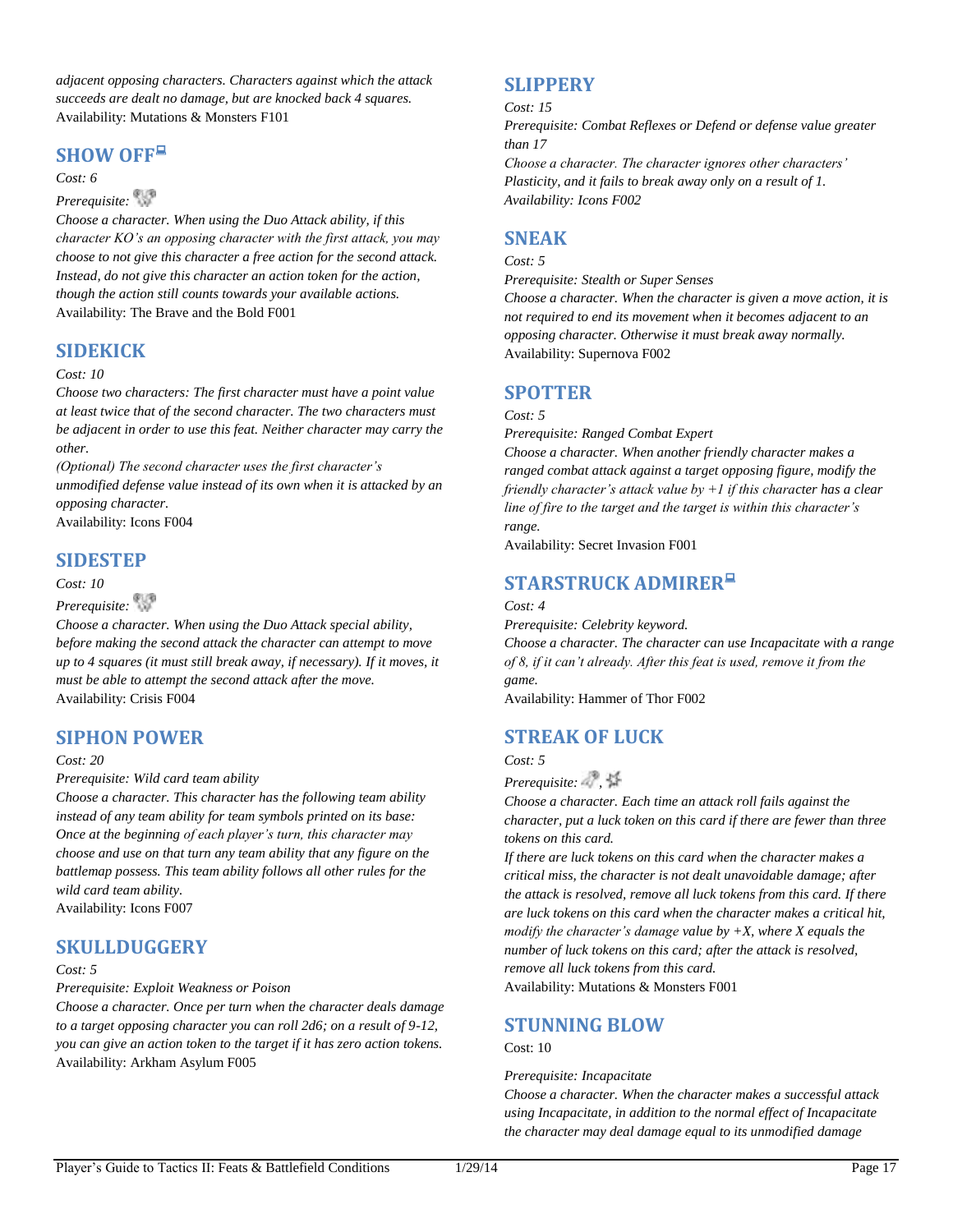*value. The attacker may choose to divide damage dealt among the successfully hit targets.* Availability: Legacy F007, Avengers F001

## **SUBMERGED**

### *Cost: 5*

# *Prerequisite:*

*Choose a character. When it is not your turn, if the character occupies water terrain, lines of fire drawn to it are blocked.* Availability: Icons F001

## **SUNDER**

### *Cost: 3*

*Prerequisite: Blades/Claws/Fangs*

*Choose a character. When the character succeeds at a close combat attack targeting blocking terrain, a wall, or an object, it deals 3 damage.*

Availability: Supernova F004

# **SUPPRESSIVE FIRE**

### *Cost: 5*

*Prerequisite: Enhancement or Ranged Combat Expert or Sharpshooter*

*Choose a character. At the end of your turn, you can choose a target opposing character 8 or fewer squares away to which the character can draw a clear line of fire; give the chosen character a Suppression token. Until the beginning of your next turn, if the chosen character would be given a ranged combat action or make a ranged combat attack, its controller must roll a d6; on a result of 1 or 2, the attack can't be made or the action can't be given (the action can still be given to another character, if possible).*

*At the beginning of your next turn after the character uses this feat, remove all Suppression tokens from opposing characters and then either remove this feat from the game or roll a d6; on a result of 1–4 give an action token to this character (the token deals pushing damage normally).*

Availability: Arkham Asylum F003

# **SWINGLINE**

*Cost: 10*

*Prerequisite: Modifier:*  $\mathbb{P}$  +1

*Choose a character. The character ignores hindering terrain for movement purposes. If the character succeeds at a ranged combat attack against a target opposing character with the* speed *symbol, the target gains Earthbound until the beginning of its controller's next turn.* Availability: Icons F008

## **TACTICS**

### *Cost: 20*

*Prerequisite: Leadership and any team symbol*

*Choose a character. When the character uses Leadership, on a result of 3-6 add an extra action to the other action granted by Leadership to your available actions for the turn. This extra action can be used* 

*only by a friendly character with the same team symbol as the character.* Availability: Supernova F005

## **TAKEDOWN**

### *Cost: 6*

*Prerequisite: Incapacitate or Plasticity*

*Choose a character. If an opposing character makes an unsuccessful close combat attack against the character, after the action is resolved give the opposing character an extra action token if it has zero or one action token. If the opposing character already has one action token on it, giving it a second action token deals pushing damage normally.* Availability: Mutations & Monsters F006

## **TAUNT**

*Cost: 15*

 $Modifier: 4 + 1$ 

*Prerequisite: Range value greater than 0*

*Choose a character. Give this character a power action; it makes a ranged combat attack targeting a single opposing character to which it has a clear line of fire within 6 squares. If the attack succeeds, it deals no damage. The target must either attempt to move adjacent to or attack this character next turn.* Availability: Mutant Mayhem F007

**TELEKINETIC REACH**

### *Cost: 12*

*Prerequisite: Telekinesis*

*Choose a character. When using Telekinesis, if A is within 6 squares and is an object, B may be up to 10 squares from A. All other rules for Telekinesis apply normally.* Availability: Avengers F002

## **TERRIFY**

### *Cost: 6*

*Prerequisite: Battle Fury or Incapacitate or Mind Control Modifier: -1*

*Choose a character. Give the character a power action and make a single close combat attack as a free action (the attack deals no damage). Compare the result to the defense values of all adjacent opposing target characters, maximum four targets. Each target against which the attack succeeds is knocked back a number of squares equal to half its speed values (targets are not dealt knock back damage). If the attack roll is doubles and succeeds against the target, also give an action token to the target if it has zero or one action token (the target is not dealt pushing damage for this token).* Availability: Mutations & Monsters F002

## **THUNDERING BLOW**

## *Cost: 20*

*Prerequisite: attack value 11 or higher*

*Choose a character. After the resolution of a successful attack by the character that causes an opposing character to take 3 or more damage, the damage value of all friendly characters attacking that opposing character during that turn is modified by +1 until an attack*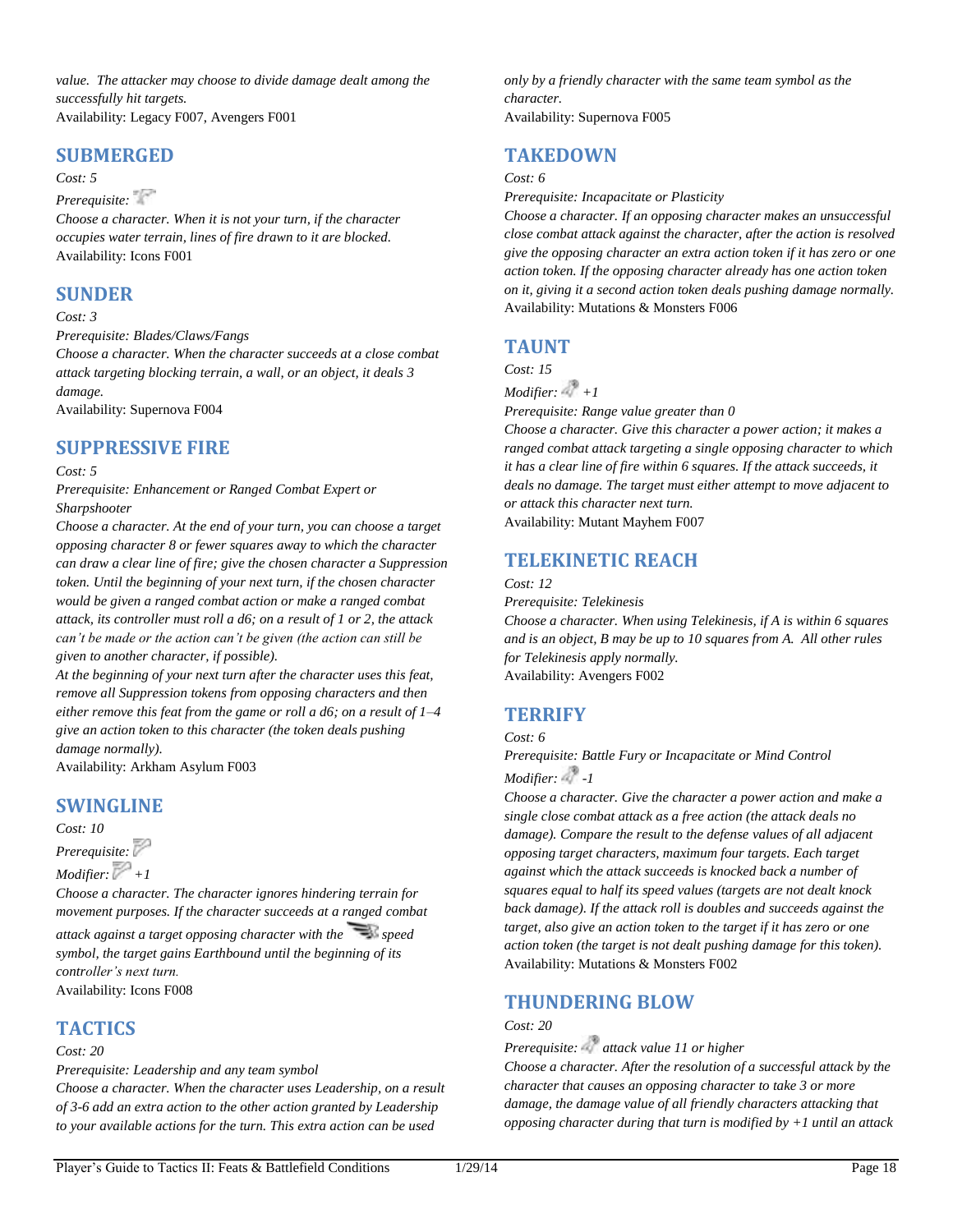*against that opposing character is unsuccessful. If this feat is assigned to two or more characters on your force, this feat is canceled.*

Availability: Supernova F008

### **THWART**

### *Cost: 15*

*Prerequisite: Mastermind or Outwit Choose a character. Give the character a power action. Place a thwart token on a target feat card assigned to a character that is 10 or fewer squares from the character and to which the character has a clear line of fire. The target feat is ignored until a character to which it is assigned is given a power action specifically to remove the thwart token.*

Availability: Origin F010

## **TOXIC BURST**

### *Cost: 10*

*Prerequisite: Poison*

*Choose a character. For purposes of resolving its Poison power, the character is adjacent to opposing characters up to two squares away to which it has a clear line of fire. After dealing damage with Poison, using Toxic Burst, the character is dealt 1 unavoidable damage.* Availability: Supernova F003

## **TRIAGE**

### *Cost: 10*

*Prerequisite: Support*

*Choose a character. When the character uses Support and succeeds, the resulting healing can be divided among the target and any other friendly characters (none of which may be adjacent to an opposing character) to which the character is adjacent and that the attack roll would hit (ignore all combat value modifiers). The target must be healed of at least 1 damage.*

Availability: Origin F005

## **TRICK SHOT**

#### *Cost: 20*

*Prerequisite: Plasticity or Ranged Combat Expert*

*Choose a character. When making an attack from a square that is not adjacent to an opposing character, the character ignores Stealth and team abilities that duplicate the effects of Stealth, and it ignores characters and hindering terrain for line of fire purposes.* Availability: Mutant Mayhem F008, Legacy F008

## **UNSTOPPABLE**

*Cost: 5*

### *Prerequisite: Super Strength*

*Choose a character. The character ignores the effects of hindering terrain for movement purposes. Once when given a move action, the character can make a close combat attack targeting blocking terrain or a wall as a free action. If the attack succeeds, the character can continue the rest of its movement, if any, after making the attack.* Availability: Fantastic Forces F006, Icons F005, Justice League F006

# **VAMPIRISM**

#### *Cost: 12*

*Prerequisite: Blades/Claws/Fangs Choose a character. The character can use Steal Energy if it can't already.* Availability: Hammer of Thor F003

## **VAULT**

*Cost: 3 Prerequisite: Combat Reflexes or Leap/Climb Choose a character. After the character resolves a close combat* 

*action, it may be placed in any square in which it may legally be placed adjacent to a target of the action at the same elevation as the target.*

Availability: Sinister F005

## **VENDETTA**

*Cost: 6*

*Prerequisite:* and and <sup>14</sup>

*Choose a character. At the beginning of your first turn, choose an opposing character with a point value greater than this character. Modify the attack value of this character by +1 when it is making a close or ranged combat attack against the chosen character. If this character defeats the chosen character, you score additional victory points equal to half the chosen character's point value. If the chosen character defeats this character, the chosen character's controller scores additional victory points equal to half this character's point value.*

Availability: Sinister F006, Secret Invasion F003

## **WARBOUND**

*Cost: 5 per character on your force with the chosen keyword Prerequisite: A single, common keyword. Choose a character. Choose a keyword. All characters on your force that have the keyword are assigned this feat. When a target friendly character assigned this feat is given an action, instead of giving it an action token, you can give the action token for the action to an adjacent friendly character that has the chosen keyword, has zero action tokens, and has a point value equal to at least half of the target's point value.*

*Availability: Mutations & Monsters F100*

## **WHIRLWIND**

### *Cost: 6*

.

*Prerequisite: Force Blast*

*Choose a character. When the character uses Force Blast, the result of the six-sided die roll can be split among multiple target adjacent opposing characters. The targets are otherwise affected normally by Force Blast.*

Availability: Supernova F006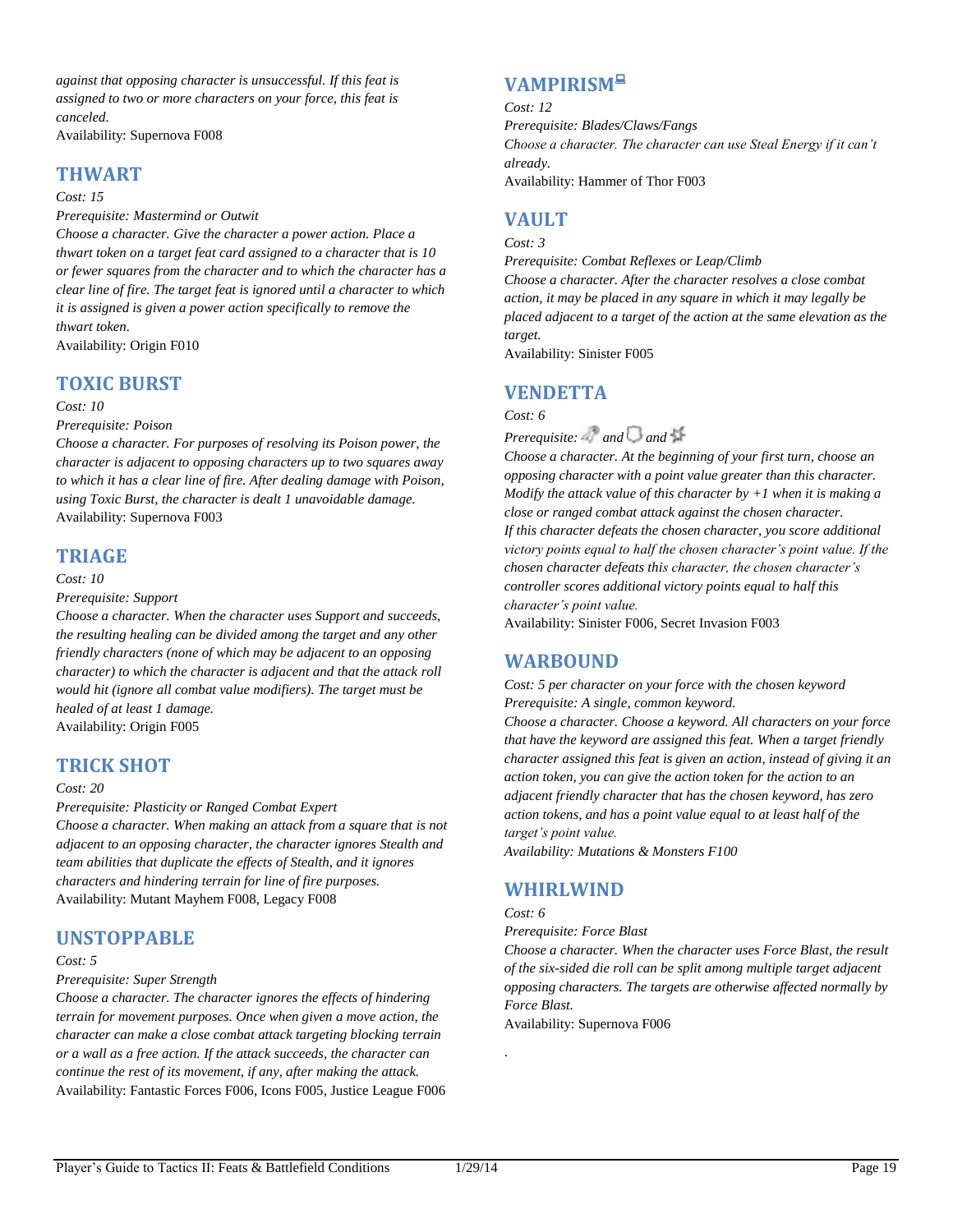# <span id="page-20-0"></span>**Battlefield Conditions: Reference**

# **ALPHA STRIKE**

*Before the beginning of each player's first turn, that player chooses a team symbol possessed by an opposing character. The first opposing character with that team symbol that is defeated is worth additional victory points equal to half of that character's point value.* Availability: Supernova BF002

# **ANTIMATTER UNIVERSE**

*Critical hits do not increase damage dealt.* Availability: Crisis BF100

## **ARMOR WARS**

*When damage dealt is reduced by any power or effect, increase the damage dealt by 1 after it is reduced by all other game effects.* Availability: Armor Wars BF001

## **ASSEMBLED**

*When a force has more than four characters on it with the same team symbol but different names, each character gets +1 to its attack value when adjacent to a friendly character with the same team symbol.* Availability: Armor Wars BF004

## **ASTRAL PLANE**

*Hindering terrain features become clear terrain for movement purposes.* Availability: Fantastic Forces BF001

## **ATLANTIS RISING**

*All clear grounded terrain is water terrain.* Availability: Fantastic Forces BF002, Avengers BF005

## **BACK ALLEY BRAWL**

*Characters who make close combat attacks using no powers, feats, or team abilities and who are not affected by the powers, feats, or team abilities of any friendly character get +2 to their attack values.* Availability: Sinister BF002

## **BIZARRO WORLD**

*A critical miss does not deal the attacker damage. Instead, after the attack resolves the target of the attack is healed of 1 damage. After a critical hit is resolved, remove an action token from the target of the attack if it has one or more action tokens.* Availability: Arkham Asylum BF100

# **BLACKEST NIGHT**

*Characters can't be healed by standard powers or team abilities unless they possess the Black Lantern Corps keyword.* Availability:Blackest Night BF001

## **BLOOD CURSE**

*For each character that KOs one or more opposing characters during a turn, roll a d6 at the end of the turn. On a result of 1-3, that character is dealt 1 damage.* Availability: Hellboy and the B.P.R.D. Action Pack BF001

## **BRIGHT LIGHTS**

*When determining line of fire, ignore Stealth and team abilities that duplicate the effects of Stealth.* Availability: Legacy BF001

## **BRIGHTEST DAY**

*Characters do not take pushing damage for receiving a second token to use Regeneration or Support.* Availability: DC 75<sup>th</sup> Anniversary BF001

## **COMMUNICATION BREAKDOWN**

*Before the beginning of the game's first turn, the player playing Communication Breakdown chooses one combat value; that combat value can't be modified during the game. When rolling a six-sided die for Leadership, subtract 1 from the result.* Availability: Origin BF004

# **COSMIC RADIATION INTERFERENCE**

*Hindering terrain markers and blocking terrain markers can't be placed. (Debris terrain markers and special markers are unaffected.)* Availability: Hammer of Thor BF002

## **CRITICAL STRIKE**

*At the beginning of each of the first player's turns, place a strike token on this card if there are fewer than six strike tokens on this card. When a friendly character is attacking a single opposing character and the result is a critical hit, you may choose to deal damage normally, or deal damage equal to the number of strike tokens on this card and then remove all strike tokens from this card.* Availability: Origin BF001

## **CROSSWINDS**

*Character that can use the Flight ability can't use the Flight or Carry ability.*

Availability: Mutant Mayhem BF003

## **DAMAGE CONTROL**

*Remove all objects from the game, none can be brought into the game. All debris tokens are ignored for all purposes except for movement. At the beginning of each player's turn, all destroyed walls and blocking terrain (except Barrier markers and terrain in occupied squares) are no longer destroyed.* Availability: Supernova BF001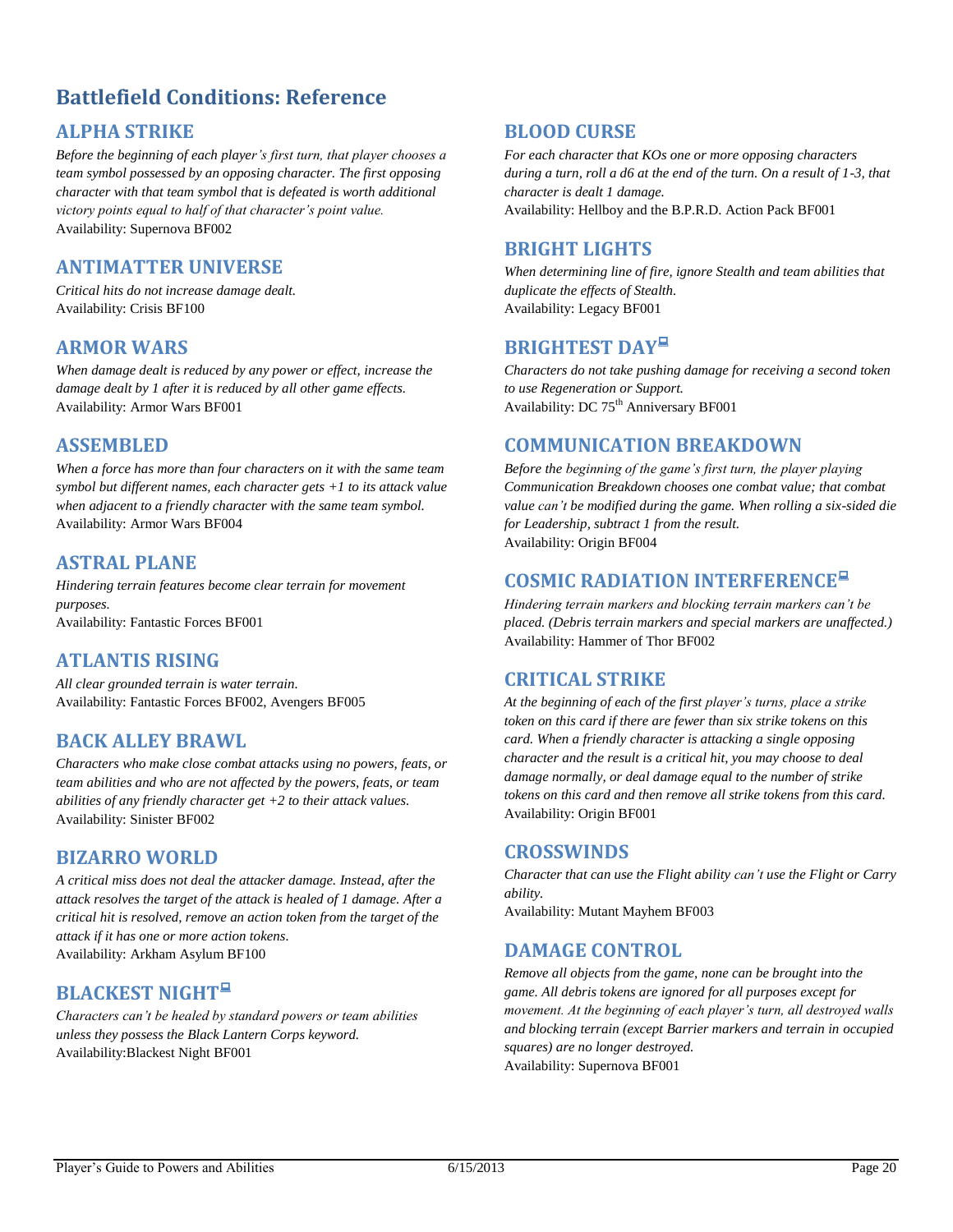# **DARKNESS**

*Characters with a range value greater than 6 have a range value of 6 instead. Perplex may not be used to increase a range value to a number greater than 6. Powers and abilities that affect characters up to 10 squares away instead affect characters only up to 6 squares away.*

Availability: Mutant Mayhem BF001

# **DAY OF DISCORD**

*Combat values can't be replaced by the combat values of other characters.* Availability: The Brave and the Bold BF001

## **DEBRIS**

*Each player must place three additional standard objects in addition to those included in their force.*  Availability: Collateral Damage BF001

## **DEEP SHADOWS**

*Treat all non-blocking terrain as hindering terrain for line of fire purposes. Characters that have range values greater than 6 have range values of 6 instead, and range values can't be modified to a value more than 6. Powers, abilities, and effects able to affect characters more than 6 squares away instead can only affect characters up to 6 squares away.*

Availability: Legacy BF002, Monsters & Mutations BF001, Arkham Asylum BF002

# **DE-FEATED**

*At the beginning of each player's turn, that player must roll a d6. On a result of 1, feats assigned to characters controlled by that player are ignored until the beginning of the next player's turn.* Availability: Justice League BF001

# **DEFIANCE**

*When one of your characters makes a critical hit, remove an action token from a friendly character that has not been given an action (including a free action) this turn.* Availability: Legion of Super Heroes Starter Game BF001

## **DISBANDED!**

*Ignore all team abilities.* Availability: Fantastic Forces BF006

# **DISRUPTION**

*Characters on a themed team can't use the Probability Control granted by a themed team if they already have an action token placed on them. When a character on a themed team uses the Probability Control granted by a themed team, place two action tokens on the character; the character does not take pushing damage from the placement of these tokens.*

Availability: Secret Invasion BF002

# **EARTHQUAKE**

*At the beginning of each player's turn, that player rolls two six-sided dice. If the combined result is 2-3, remove this Earthquake from the game. Characters without the wing speed symbol are each dealt 3 damage.*

Availability: Mutant Mayhem BF002

## **EXHAUSTION**

*Modify all pushing damage by +1.* Availability: Avengers BF003

# **EXTRAORDINARY DAY**

*A roll of 11 or 12 on any attack roll is a critical hit. A roll of 2 or 3 on any attack roll is a critical miss.* Availability: Supernova BF003

## **FEARLESS ASSAULT**

*Characters get +2 to their speed values when they begin move actions in their starting areas.* Availability: Danger Room Starter Game BF001

# **FIMBULWINTER**

*Characters with two action tokens modify their defense value by -1.* Availability: Hammer of Thor BF001

# **THE GREAT ARENA**

*Any successful attack roll resulting in doubles is a critical hit.* Availability: Monsters & Mutations BF100

## **GROUND ZERO**

*Whenever a character makes a successful close combat attack, roll a six-sided die before damage is dealt. On a result of 5 or 6, the attack deals 1 additional damage. On a result of 1 or 2, after the attack resolves the attacking character is dealt 1 unavoidable damage.* Availability: Sinister BF001

## **GROUNDED**

*The Carry ability can't be used.* Availability: Arkham Asylum BF001

# **HIGH GRAVITY**

*Light objects are considered to be heavy objects, and heavy objects are considered to be immobile objects. If a character carries another character during an action, deal the carrying character 1 damage after the action resolves.* Availability: Crisis BF003

# **INERTIAL INTERFERENCE FIELD**

*When a character makes an attack using Running Shot, Charge, or Hypersonic Speed, reduce damage dealt by 2. Knockback damage is reduced by 1.*

Availability: Armor Wars BF002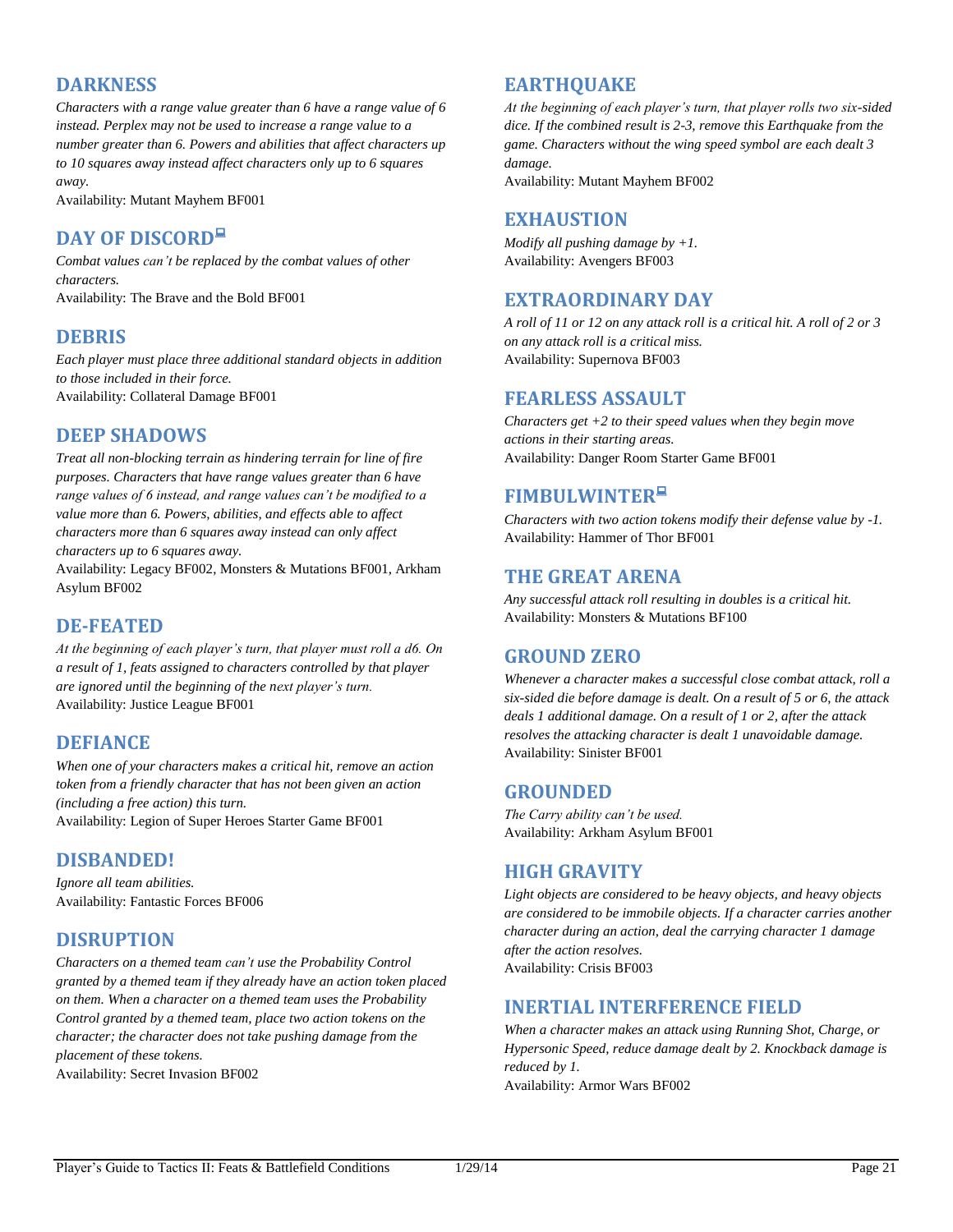## **INFERNO**

*At the beginning of your turn, deal 1 damage to each friendly character occupying hindering terrain not generated by powers or abilities.*

Availability: Avengers BF004

## **INFILTRATION**

*When placing characters at the beginning of the game, characters that can use Phasing/Teleport, Smoke Cloud, or Stealth on their starting positions can be placed into hindering terrain up to half their unmodified speed values away from their starting areas. Characters that can use the Swim ability on their starting positions can be placed in water terrain up to half their unmodified speed values away from their starting areas.* Availability: Icons BF001, Arkham Asylum BF003

## **INTERNAL STRIFE**

*Characters get +1 to their attack values whenever they make close or ranged combat attacks against opposing characters with which they share the same team symbol.* Availability: Icons BF003

## **ISOLATION**

*Combat values can't be replaced by higher values.* Availability: Armor Wars BF003, Crisis BF002

# **KNOCKOUT GAS**

*Characters occupying indoor terrain modify their speed values by -2. Characters using Smoke Cloud can place up to eight hindering terrain markers.* 

Availability: Hammer of Thor BF004

## **KRAKOA THE LIVING ISLAND**

*Once at the end of each player's turn, he or she can choose a target opposing character adjacent to an unoccupied square of outdoor hindering, blocking, or elevated terrain and make an attack roll with an attack value of 9 and a damage value of 2 against the target; the target can't be knocked back by the attack. If the attack succeeds but the character target takes no damage from the attack and has zero or one action token, give the target an action token.* Availability: Monsters & Mutations BF002

## **LEGENDARY DAY**

*Abilities can't be countered. All characters can use Willpower if they can't already.* Availability: Hammer of Thor BF100

## **LOW GRAVITY**

*Any standard character occupying clear terrain that is hit by an attack is knocked back equal to the damage taken.* Availability: Fantastic Forces BF003

## **LOYALTY**

*After forces are placed in their starting area but before the first player's first turn, each wild card must choose a team ability that can be copied by wild cards and is possessed by a friendly character. The wild card possesses the chosen team ability until the end of the game, and can't use any other team ability.* Availability: Supernova BF004

## **MADNESS**

*Critical hits are critical misses instead, and vice versa. When a character uses Support, the target is healed of 1 fewer damage on a critical hit.*

Availability: Icons BF002

# **MALFUNCTION**

*Before the beginning of the first turn, starting with the player who played this battlefield condition, each player can remove one object from the game.* Availability: Hammer of Thor BF003

## **MALICE**

*At the end of each player's turn, if none of his or her characters made an attack against an opposing character, that player chooses a friendly character and deals it 1 unavoidable damage.* Availability: Monsters & Mutations BF003

## **MISTRUST**

*When characters that have the same team symbol or team ability are adjacent to each other, modify their defense values by -1, to a maximum of -1.* Availability: Origin BF003

## **NOWHERE TO HIDE**

*Squares with objects in them are not hindering terrain.* Availability: Secret Invasion BF101

## **ORDINARY DAY**

*Cancel a single target battlefield condition.* Availability: Mutant Mayhem BF004, Legacy BF003, Icons BF005, Avengers BF001, Crisis BF004

## **OVERCONFIDENCE**

*A character with Perplex may use it only on its own combat values.* Availability: Legacy BF004

## **PACIFICATION**

*When 4 or more damage would be dealt, reduce damage dealt by 1.* Availability: Justice League BF002

## **POOR TEAMWORK**

*Characters can't be carried. Characters that have Telekinesis can't target friendly characters with Telekinesis.* Availability: Legacy BF005, Fantastic Forces BF004, Supernova BF005